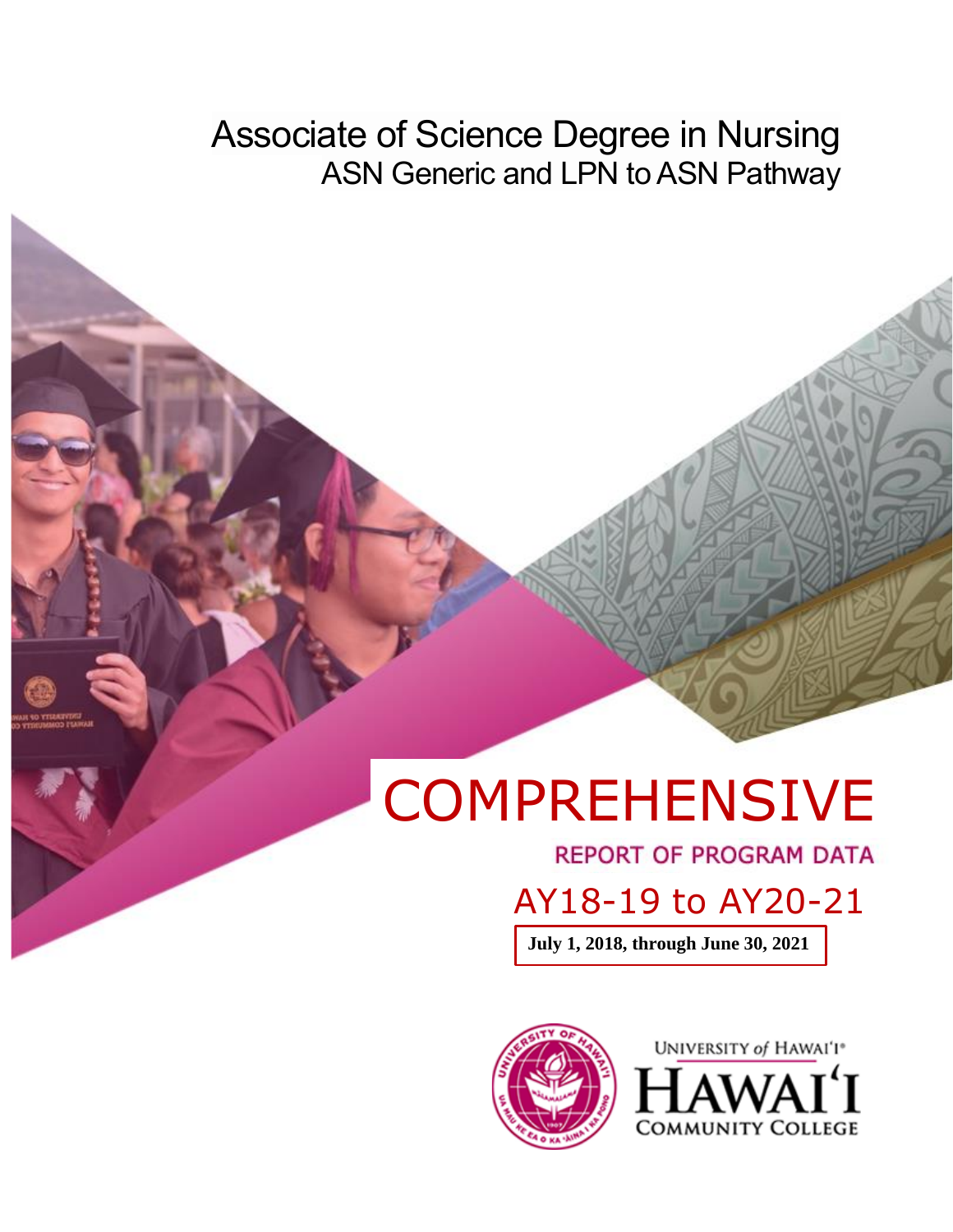## **1. Program or Unit Description**

### **Program Description**

The Associate of Science Degree in Nursing (ASN) program provides students with a scientific foundation for entry level clinical practice as a Registered Nurse (RN) in hospitals, long-term care facilities, and community-based settings. Upon completion of the program, graduates are eligible to take the National Council Licensure Exam for Registered Nursing (NCLEX-RN). RNs provide and coordinate patient care, educate patients and the public about various health conditions, and provide advice and emotional support to patients and their family members.

The Hawaiʻi Community College (Hawaiʻi CC) ASN program has two pathways: Generic pathway (AS-NURS) has 27 credits of non-nursing prerequisite and general education courses and four semesters of coursework in nursing (46 credits) for a total of 73 credits.

Licensed Practical Nursing (LPN) to AS-NURS pathway: (1) Possession of a current HI Practical Nurse License; (2) Minimum one-year experience working as LPN; and (3) Completion of all non-nursing prerequisite and general education courses for the AS-NURS program. Includes 27 credits of non-nursing prerequisite and general education courses, credit given for advanced placement (21) and one summer session and two semesters of coursework in nursing (25 credits) for a total of 73 credits.

#### **Program Mission and Vision**

#### **Table 1**

*Program's Alignment to Hawaiʻi CC Mission and Vision*

| Hawai'i CC Mission                                                                                                                                                                                                                                                                                                                              | <b>Nursing &amp; Allied Health Mission</b>                                                                                                                                                                                                                                                                                                                                           |
|-------------------------------------------------------------------------------------------------------------------------------------------------------------------------------------------------------------------------------------------------------------------------------------------------------------------------------------------------|--------------------------------------------------------------------------------------------------------------------------------------------------------------------------------------------------------------------------------------------------------------------------------------------------------------------------------------------------------------------------------------|
| To promote lifelong learning, Hawai'i<br>Community College will emphasize the<br>knowledge and experience necessary for<br>Kauhale members to pursue academic<br>achievement and workforce readiness. Aligned<br>with the mission of the UH Community<br>Colleges, we are committed to serving all<br>segments of our Hawai'i Island community. | To educate and prepare clinically competent<br>nurses who provide compassionate patient-<br>centered care and collaborate within the<br>healthcare team to serve the diverse healthcare<br>needs of our Hawai'i Island community. We<br>strive to deliver quality nursing education while<br>creating an empowered learning community<br>that inspires lifelong professional growth. |
| Hawai'i CC Vision                                                                                                                                                                                                                                                                                                                               | <b>Nursing &amp; Allied Health Vision</b>                                                                                                                                                                                                                                                                                                                                            |
| Our Kauhale of lifelong learners will be<br>productive and engaged citizens capable of<br>meeting the complex challenges of our<br>islandand global communities.                                                                                                                                                                                | We are committed to engaging members of our<br>Kauhale, who have the passion and fortitude to<br>become nurses, to develop sound clinical<br>judgement and emerge as leaders within the<br>profession of nursing focused on the health and<br>well-being of our island community and<br>beyond.                                                                                      |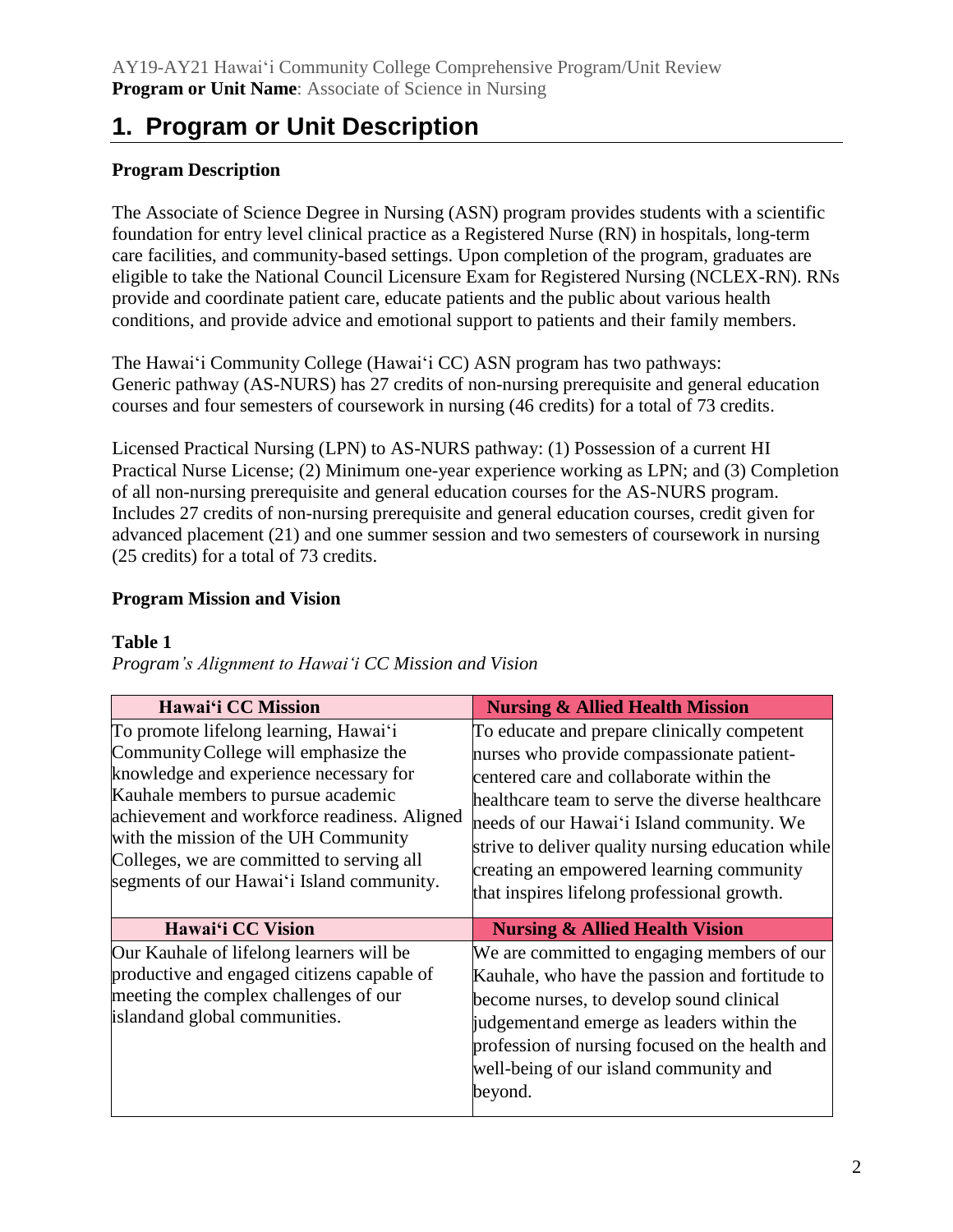#### **Target Student or Service Population**

The target student population is anyone interested in working with a diverse population and their families in a variety of health care settings such as hospitals, long-term care facilities, and community-based settings to provide quality health care, promote disease prevention, and improve health outcomes.

# **2. Analysis of the Program/Unit**

The ASN-RN program is approved by the Hawaiʻi State Board of Nursing (BON) and accredited by the Accreditation Commission for Education in Nursing (ACEN).

#### **Table 2**

*Hawaiʻi State BON and National Council of State Boards of Nursing (NCSBN) NCLEX-RN Reports and Program Completion*

| <b>RN</b> First-Time    | 2018           | 2019                        | 2020                        | 2021                            |
|-------------------------|----------------|-----------------------------|-----------------------------|---------------------------------|
| <b>NCLEX-RN</b>         |                |                             |                             |                                 |
| Pass Rates              |                |                             |                             |                                 |
| # Of RN First-          | 25             | 24                          | 26                          | 28                              |
| <b>Time Test</b>        |                |                             |                             |                                 |
| <b>Takers</b>           |                |                             |                             |                                 |
| Hawai'i CC              | 23/25          | 19/24                       | 21/26                       | 23/28                           |
| <b>Graduates</b>        | 92%            | 79%                         | 81%                         | 82%                             |
| First-Time              |                |                             |                             |                                 |
| <b>Pass Rates</b>       |                |                             |                             |                                 |
| <b>NCSBN National</b>   | 85.11%         | 85.17%                      | 82.80%                      | 82.13%                          |
| <b>Pass</b>             |                |                             |                             | (From last report June 2021)    |
| Rate for                |                |                             |                             |                                 |
| <b>NCLEX-RN</b>         |                |                             |                             |                                 |
| <b>First-Time Test</b>  |                |                             |                             |                                 |
| <b>Takers Associate</b> |                |                             |                             |                                 |
| Degree                  |                |                             |                             |                                 |
| Program                 | 31 enrolled    | 30 enrolled                 | 29 enrolled                 | 39 enrolled                     |
| Completion: ELA         | 25 graduated   | 24 graduated                | 29 graduated                | 38 graduated                    |
| 85%                     | 81%            | 80%                         | 100%                        | 92.3%                           |
|                         | (calc.@150%-<6 | $\text{(calc.} @ 150\% -<6$ | $\text{(calc.} @ 150\% -<6$ | 2021 ACEN measurement required: |
|                         | semesters)     | semesters)                  | semesters)                  | 100% On-time Completion         |
|                         |                |                             |                             | (36 completed/39 enrolled from  |
|                         |                |                             |                             | first semester=92.3%).          |
|                         |                |                             |                             |                                 |

The above table consists of the Hawaiʻi State BON reports on Hawaiʻi CC ASN program success in RN First-Time NCLEX pass rates and NCSBN National Pass Rate for NCLEX-RN First-Time Test Takers reports, and ASN program completion from 2018 to 2021.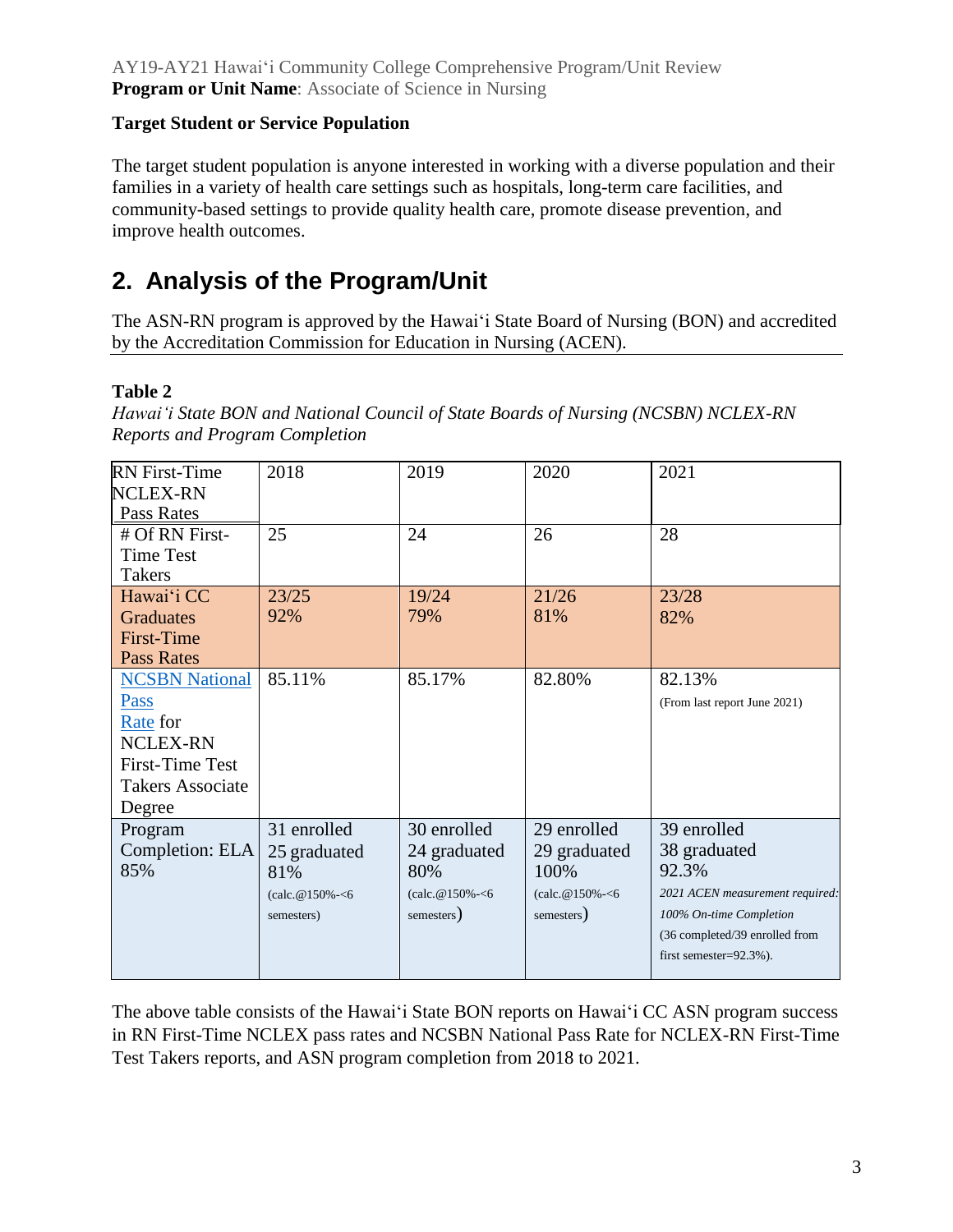#### **RN First-Time NCLEX Pass Rates**

In 2019, the ASN program did not meet the NCSBN national pass rate. The faculty curriculum workgroup assessed areas that we could improve. Assessment Technologies Institute (ATI) test plan and remedial process were revised, test-taking strategies classes were offered, and ATI Live reviews participation was highly encouraged to students. The interventions the faculty implemented produced positive outcomes. As expected, first-time pass rates increased in 2020 due to increased participation in the ATI NCLEX-RN review and the strategies mentioned previously.

The 2021 82% Hawaiʻi CC first-time pass rate is preliminary data and will likely change. However, the program is remarkably close to reaching the NCSBN national pass rate of 82.13%. To date, there are ten (10) graduates who did not take their NCLEX-RN board examinations. Graduates are in the process of taking their licensure exams or opted to take their licensure exams out of state. ASN graduates who opted to take their licensure out of state will not be included in the BON RN First-Time NCLEX-RN report, and the program does not have the data of graduates who took and plan to take their NCLEX-RN examination out of state.

#### **Program Completion**

ACEN recommends that in 2021 nursing programs calculate program completion at a 100% ontime completion rate, which means the total number of students enrolled from the program's first semester to the total number of students who completed the program. There was a total of thirtynine (39) students who initially enrolled in the ASN Generic and LPN to ASN Pathway programs, of which Thirty-eight (38) completed the program, which resulted in 92.3% program completion for the year 2021. Disaggregated data of students' program completion in 2021 is provided below:

ASN Generic Hilo  $= 18$  completed/20 enrolled= 90% ASN Generic Kona = 10 completed  $/10$  enrolled = 100% LPN to ASN Pathway =  $8$  completed/9 enrolled=  $88.88\%$ 

In previous years, 2018 to 2020, the Hawaiʻi CC ASN program reported 150%-time frame completion, reflecting more than six semesters. The option allowed the program to include in our data the number of students who took a leave of absence, returned to the program, and completed the program. Therefore, the program completion for 2021 is not comparable to previous years' data.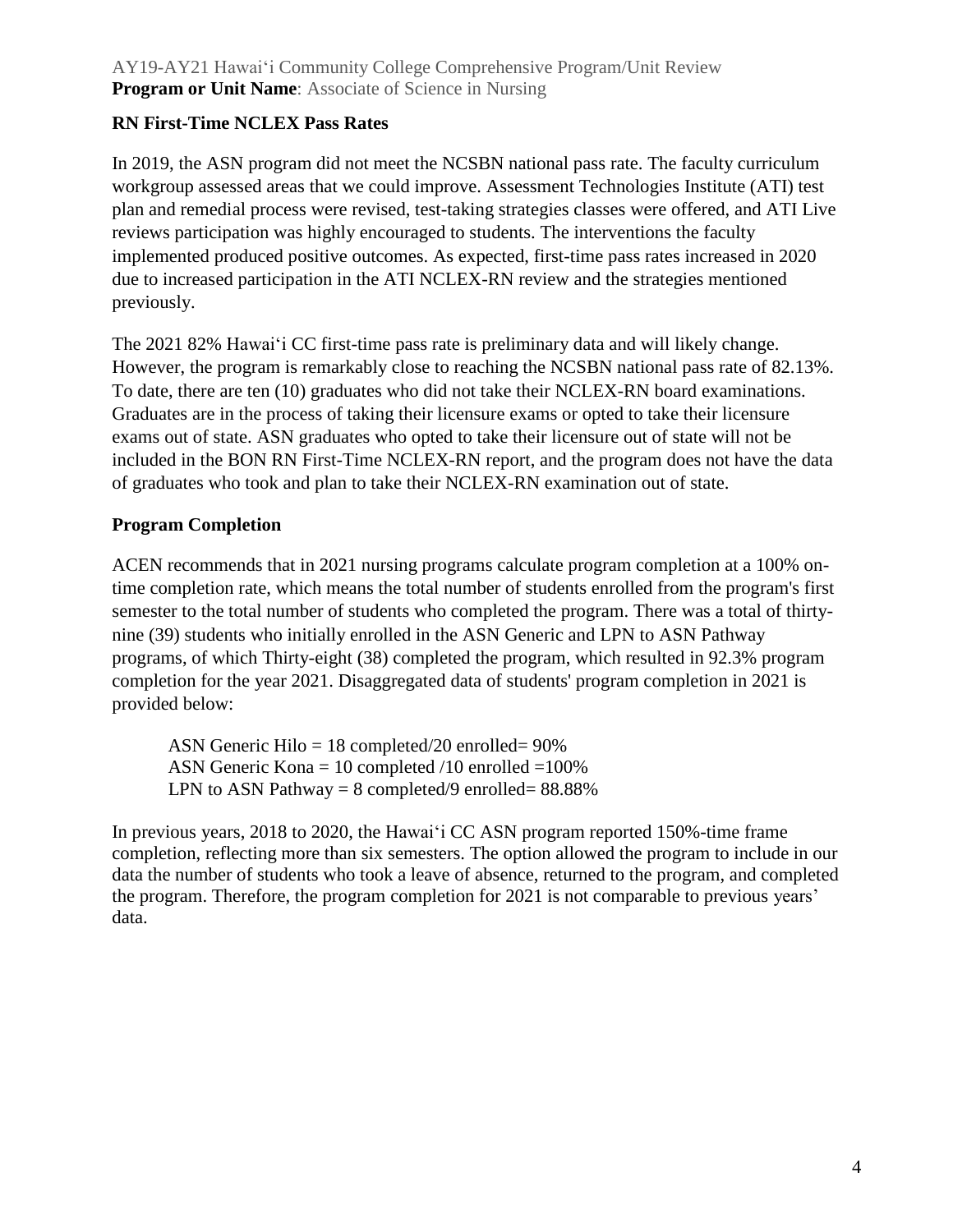*Instructional programs must provide relevant attachment(s) and URLs for ARPD data tables from the previous three years, or from the full period of this Review if more than three years*

#### **Table 3**

*University of Hawaiʻi* Community *College (UHCC) Annual Reports of Program Data (ARPD) 2018-2021 URLs and links.*

| <b>RPD</b><br>202 <sup>1</sup><br>$\mathbf{\Lambda}$ | <b>A D D D</b><br>ZUZU | ARPD | <b>RPD</b> |
|------------------------------------------------------|------------------------|------|------------|
|------------------------------------------------------|------------------------|------|------------|

*Discuss the programs or unit's strengths and areas to improve in terms of Demand, Efficiency, and Effectiveness based on an analysis of the program's ARPD Quantitative Indicators or comparable unit-developed measures or program-developed metrics for the period of this Review. Include a discussion of relevant historical-trend data on key measures (i.e., last three years). Provide an explanation of any significant changes to the program's Quantitative Indicators or unit's key performance measures over the period of this Review. Instructional programs must include a discussion of ARPD health indicators with benchmarks to provide a quick view on the overall condition of the program during the period of this Review*

#### **ARPD Data Analysis**

Discussions of the program's or unit's strengths and areas to improve in terms of Demand, Efficiency, and Effectiveness based on an analysis of the program's ARPD Quantitative Indicators and program-developed metrics are provided below:

#### **Table 4**

Health and Indicators [2018 ARPD](http://www.hawaii.edu/offices/cc/arpd/instructional.php?action=quantitativeindicators&year=2018&college=HAW&program=23) [2019 ARPD](https://uhcc.hawaii.edu/varpd/index.php?y=2019&c=HAW&t=CTE&p=1868) 2020 ARPD [2021 ARPD](https://uhcc.hawaii.edu/varpd/index.php?y=2021&c=HAW&t=CTE&p=2328) Overall Program Health Cautionary Healthy Healthy Healthy Healthy Demand Indicators Unhealthy Healthy Healthy Healthy Healthy Efficiency Indicators Cautionary Healthy Healthy Healthy Healthy Effectiveness Indicators Healthy Progressing Healthy Healthy

*ARPD Health Indicators*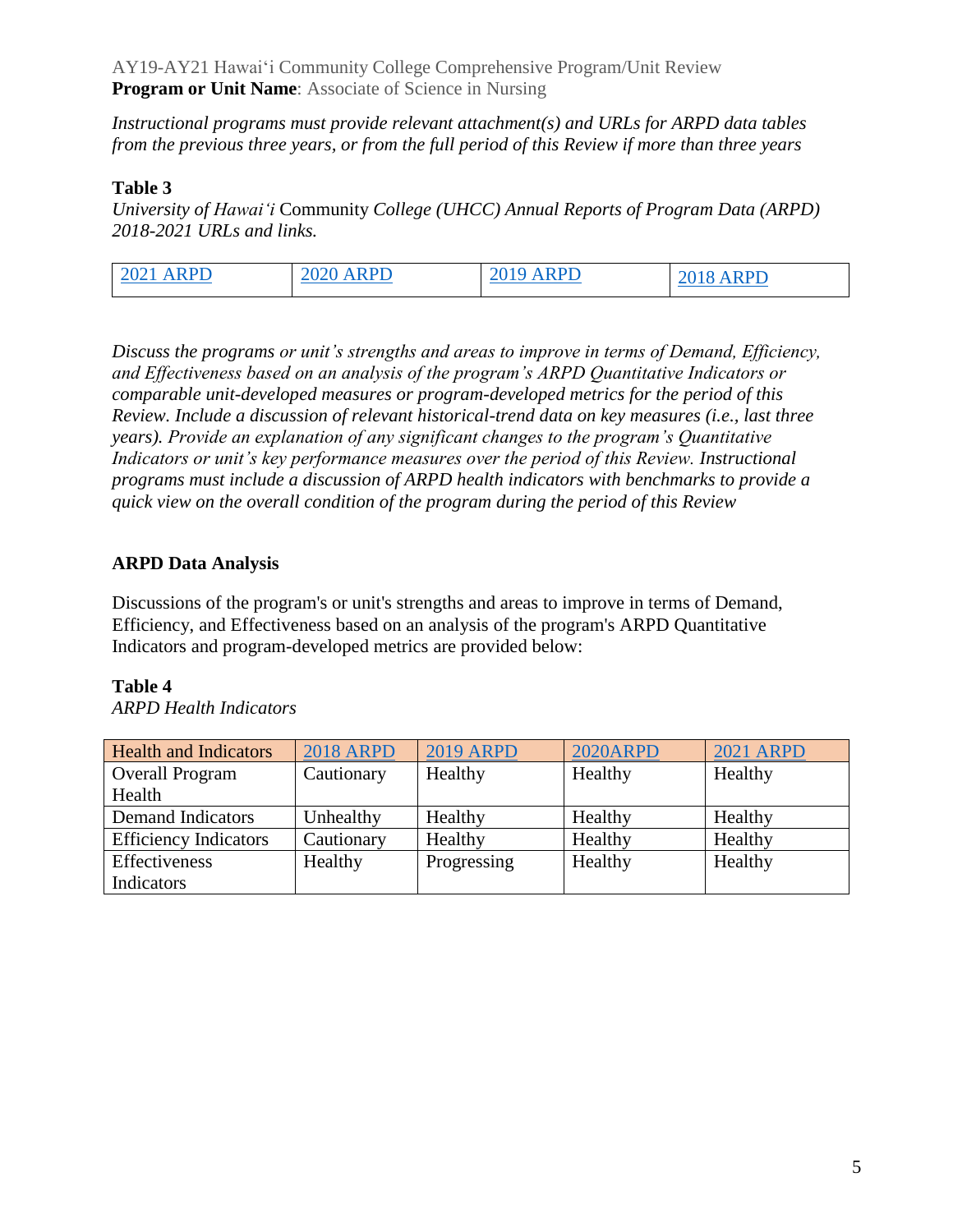#### **Figure 1**

*Overall Program Health - 2021 ARPD Quantitative Indicators*

#### *Strengths*

**College: Hawai'i Community College Program: Nursing: Associate Degree Status: Report Complete** 

#### **Program Quantitative Indicators**

## **Overall Program Health: Healthy**

|                                  | <b>a Workforce Alignment:</b> Classification of Instructional Programs (CIP) -to-Standard Occupational Classification (SOC) |                             |              |  |  |
|----------------------------------|-----------------------------------------------------------------------------------------------------------------------------|-----------------------------|--------------|--|--|
| <b>Nursing: Associate Degree</b> | Á                                                                                                                           | 29-1141 - Registered Nurses | $\mathbb{A}$ |  |  |
| CIP Code = $51,3801$             | Ψ                                                                                                                           |                             | v            |  |  |

According to [2021 ARPD Data,](https://uhcc.hawaii.edu/varpd/index.php?y=2021&c=HAW&t=CTE&p=2328) the overall program health is Healthy. The 2021 ARPD data reflects graduates from Spring 2021. Since 2019 the Hawaiʻi CC ASN Overall Program Health is Healthy, an improvement from the [Overall Program Health in 2018,](http://www.hawaii.edu/offices/cc/arpd/instructional.php?action=quantitativeindicators&year=2018&college=HAW&program=23) which was Cautionary.

The program's health improvements are attributed to curriculum revision that began in Fall 2019. The nursing curriculum committee worked and aligned the Nursing and Allied Health mission and vision with Hawaiʻi CC's mission and vision. The committee created new PLOs, program description, and course descriptions, and a new curriculum sequence was designed. We removed redundant content and adjusted prerequisite requirements.

Currently, despite the program's challenges, such as the COVID-19 pandemic, faculty resignations, faculty retirement, and the hiring freeze, the program remained healthy. In 2021, the ASN program graduated 38 ASN students. A significant contribution to meet the demand of RN licensed nurses in our state.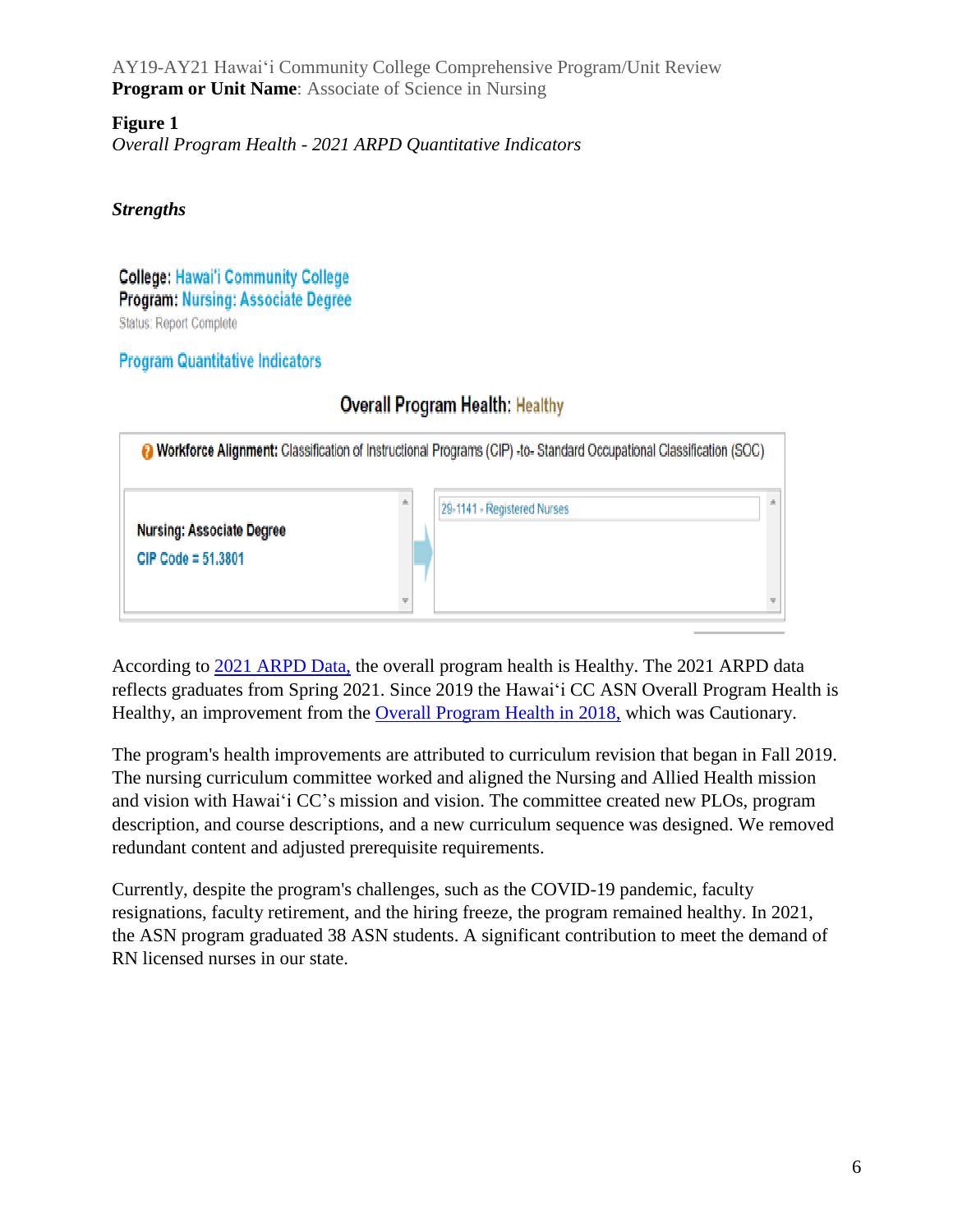#### **Figure 2**

*Demand Indicators*

| #     | <b>Demand Indicators</b>                      | $2018 - 19$ | $2019 - 20$ | $2020 - 21$ | <b>Demand Health</b> |
|-------|-----------------------------------------------|-------------|-------------|-------------|----------------------|
| 1.    | New & Replacement Positions (State)           | 925         | 621         | 841         |                      |
| $2.*$ | New & Replacement Positions (County Prorated) | 181         | 63          | 98          |                      |
| 3.    | Number of Majors                              | 165         | 74          | 68          |                      |
| 3a.   | Number of Majors Native Hawaiian              | 55          | 20          | 14          |                      |
| 3b.   | Fall Full-Time                                | 20%         | 4%          | 46%         |                      |
| Зс.   | Fall Part-Time                                | 80%         | 96%         | 54%         |                      |
| 3d.   | Fall Part-Time who are Full-Time in System    | 3%          | 0%          | 0%          |                      |
| 3e.   | Spring Full-Time                              | 8%          | 46%         | 41%         | <b>Healthy</b>       |
| 3f.   | Spring Part-Time                              | 92%         | 54%         | 59%         |                      |
| 3g.   | Spring Part-Time who are Full-Time in System  | 2%          | 1%          | 2%          |                      |
| 4.    | SSH Program Majors in Program Classes         | 1,170       | 1,311       | 1,464       |                      |
| 5.    | SSH Non-Majors in Program Classes             | 45          | 30          | 48          |                      |
| 6.    | SSH in All Program Classes                    | 1,215       | 1,341       | 1,512       |                      |
| 7.    | FTE Enrollment in Program Classes             | 41          | 45          | 50          |                      |
| 8.    | Total Number of Classes Taught                | 12          | 10          | 10          |                      |

The [2021 ARPD Data Demand Indicators for the ASN](https://uhcc.hawaii.edu/varpd/index.php?y=2021&c=HAW&t=CTE&p=2328) program health is Healthy. The 2021 ARPD data reflects graduates from Spring 2021. Since 2019, the Hawaiʻi CC ASN Demand Indicators have been Healthy. According to the Hawai'i [State job trends,](https://careerexplorer.hawaii.edu/occupations/job_trends.php?region=state&soc=29-1141) it was projected that this year there are 11,605 jobs for an RN, and there were 11,833 in 2022. It was an improvement from [the 2018 ARPD](http://www.hawaii.edu/offices/cc/arpd/instructional.php?action=quantitativeindicators&year=2018&college=HAW&program=23) when the Demand Indicators of the program were Unhealthy.

#### **Figure 3**

*Efficiency Indicators*

| #      | <b>Efficiency Indicators</b>         | $2018 - 19$ | $2019 - 20$ | $2020 - 21$ | <b>Efficiency Health</b> |
|--------|--------------------------------------|-------------|-------------|-------------|--------------------------|
| 9.     | Average Class Size                   | 24          | 31          | 27          |                          |
| $10.*$ | <b>Fill Rate</b>                     | 81.7%       | 97.5%       | 91.9%       |                          |
| 11.    | FTE BOR Appointed Faculty            | 6           |             |             |                          |
| $12.*$ | Majors to FTE BOR Appointed Faculty  | 28          | 11          | 11          |                          |
| 13.    | Majors to Analytic FTE Faculty       | 83          | 37          | 34          |                          |
| 13a.   | Analytic FTE Faculty                 | 2           |             |             |                          |
| 14.    | Overall Program Expenditures         | \$524,316   | \$542,181   | \$5,695,470 | <b>Healthy</b>           |
| 14a.   | General Funded Budget Allocation     | \$499,533   | \$518,036   | \$5,256,347 |                          |
| 14b.   | Special/Federal Budget Allocation    | O           | n           | \$23,303    |                          |
| 14c.   | <b>Tuition and Fees</b>              | \$24,783    | \$24,145    | \$415,820   |                          |
| 15.    | Cost per SSH                         |             |             |             |                          |
| 16.    | Number of Low-Enrolled (<10) Classes | $\mathbf 0$ | $\Omega$    |             |                          |

The [2021 Efficiency Indicators are Healthy.](https://uhcc.hawaii.edu/varpd/index.php?y=2021&c=HAW&t=CTE&p=2328) The [2020](https://uhcc.hawaii.edu/varpd/index.php?y=2020&c=HAW&t=CTE&p=2104) and [2019](https://uhcc.hawaii.edu/varpd/index.php?y=2019&c=HAW&t=CTE&p=1868) Efficiency Indicators were also Healthy. However, in 2018, Efficiency Indicators for the program were Cautionary due to the significant faculty turnover. The improvement of the efficiency indicators in 2019 could have been the result of filling vacant positions. The program remains healthy despite the program losing faculty due to resignation and retirement and the hiring freeze. In addition, in December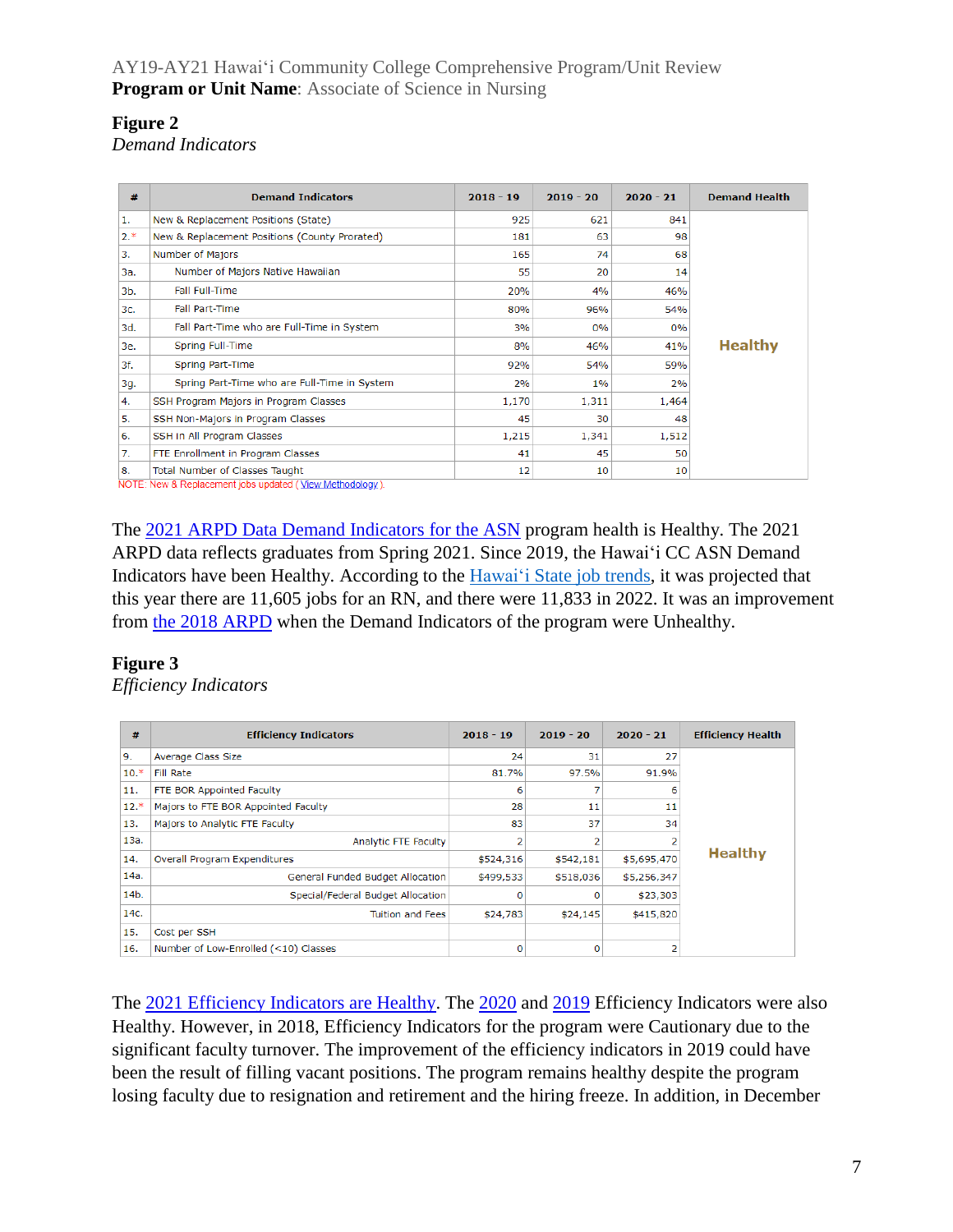2020, two vacant nursing faculty positions were allocated to different programs. Even with the challenges, the program faced, the dedicated faculty were able to deliver uncompromised nursing education. The program's nursing administrator/division chair requested two critical faculty positions and received approval. The program is currently in recruitment for these positions. However, the program does not have a Nursing Laboratory Resource Coordinator (NLRC) for the Manono Campus, where the majority of the nursing students attend their nursing courses. The faculty is requesting to open an NLRC faculty position to support students learning as soon as possible.

#### **Figure 4**

*Effectiveness Indicators*

| #                 | <b>Effectiveness Indicators</b>                | $2018 - 19$ | $2019 - 20$ | $2020 - 21$ | <b>Effectiveness Health</b> |
|-------------------|------------------------------------------------|-------------|-------------|-------------|-----------------------------|
| 17.               | Successful Completion (Equivalent C or Higher) | 96%         | 100%        | 98%         |                             |
| 18.               | Withdrawals (Grade $= W$ )                     | 3           |             |             |                             |
| $19.*$            | Persistence Fall to Spring                     | 59%         | 83%         | 94%         |                             |
| 19a.              | Persistence Fall to Fall                       | 32%         | 67%         | 78%         |                             |
| $20.*$            | Unduplicated Degrees/Certificates Awarded      | 25          | 29          | 38          |                             |
| 20a.              | Degrees Awarded                                | 25          | 29          | 38          |                             |
| 20 <sub>b</sub> . | Certificates of Achievement Awarded            | 0           |             |             | <b>Healthy</b>              |
| 20c.              | Advanced Professional Certificates Awarded     | o           |             |             |                             |
| 20d.              | Other Certificates Awarded                     | o           |             |             |                             |
| 21.               | External Licensing Exams Passed 1              |             |             |             |                             |
| 22.               | Transfers to UH 4-yr                           | 21          | 14          | ٩           |                             |
| 22a.              | Transfers with credential from program         | 3           | 4           |             |                             |
| 22b.              | Transfers without credential from program      | 18          | 10          | 5           |                             |

<sup>1</sup> Campus to include in program analysis if applicable.

Effectiveness Indicators are Healthy. The 2021 successful completion is at 98%. Successful completion remains high despite having four withdrawals. The students also faced many challenges such as the COVID-19 pandemic, changes in learning modality, decreased face-toface theoretical learning, and reduced times in the clinical settings. The support from the faculty in providing countless hours in mentoring, counseling, supporting, and guiding our students contributed to the program's successful completion rate. The Hawaiʻi Tribune-Herald featured the faculty in their May 02, 2021 issue (see attachment - Hawaiʻi CC Nursing Tribune Herald Highlights).

In addition, the faculty began identifying struggling students early and provided them with a prescription to success and a written nursing plan. We provided educational support measures such as lab practice, high-fidelity simulation, tutoring, and a Comprehensive Assessment and Review Program (CARP) through Assessment Technologies Institute (ATI). These interventions we implemented added to our students' success in staying and completing the program and improved the program's effectiveness indicators.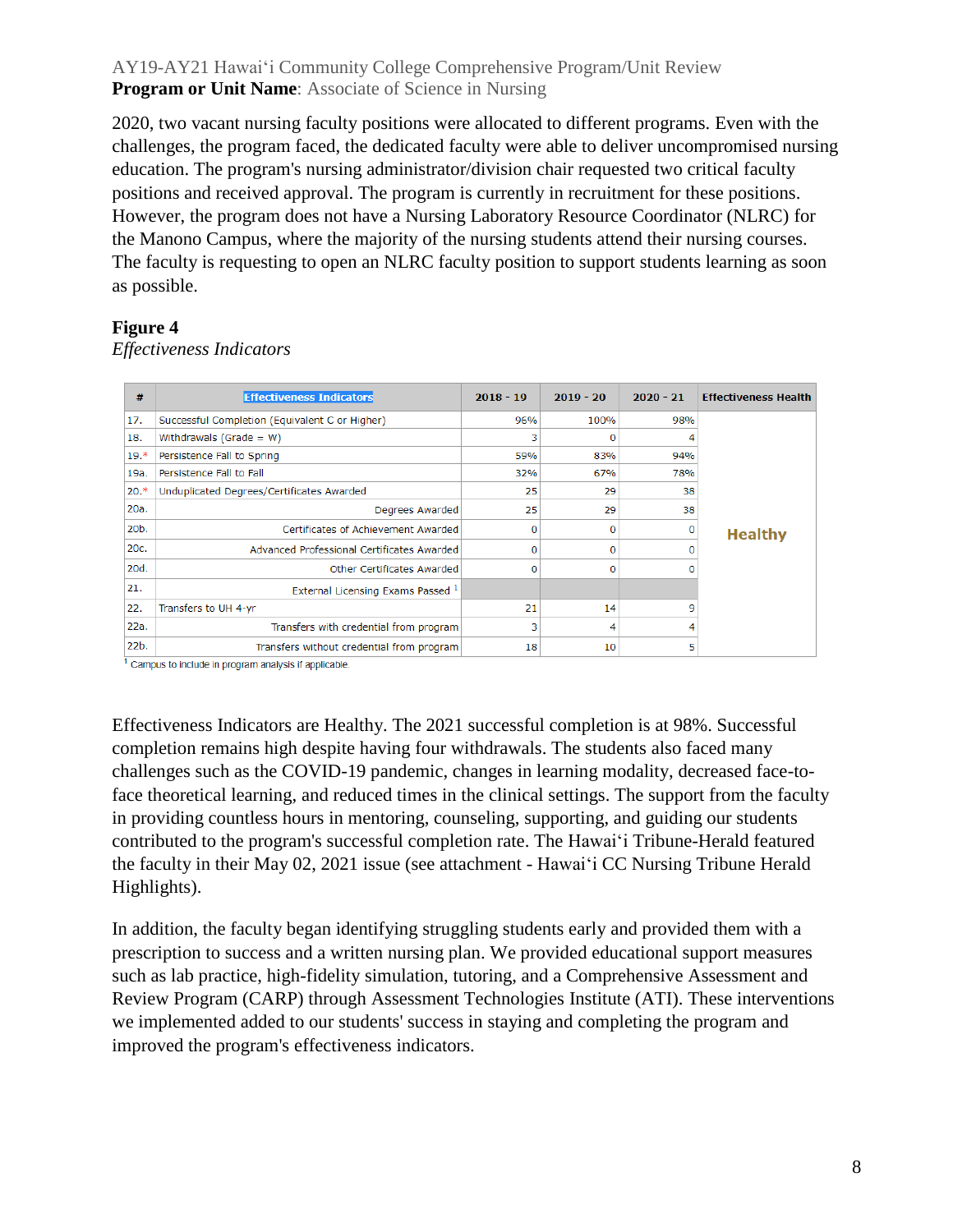#### *Weakness*

#### Program Completion

Effectiveness Indicators are Healthy. However, in 2021 four (4) students withdrew from the program. The program hopes to have all enrolled students finish the program. Therefore, we will continue to find ways to support students and have better rates of retention. The ASN program piloted a student peer support and networking program. We believe that first-year students peer mentored by senior nursing students will be more successful in navigating nursing schools and completing the program successfully. The students can also gain confidence and support, fostering collegiality and an opportunity to transfer nursing skills and nursing knowledge to each other.

Lack of full-time faculty and an NLRC faculty Student Support

As previously discussed, the program's weakness is the lack of full-time faculty and NLRC student support. The program hopes to fill the two vacant critical positions and receive approval for an NLRC position for the Nursing and Allied Health Division soon.

*Discuss significant program or unit actions and activities over the period of this Review. Include new certificate(s), stop outs, gain/loss of position(s), organizational changes, changes in unit operations or responsibilities, etc. Include a discussion of external factors affecting the program or unit.*

**Previous Reviews of the Hawaiʻi CC ASN Program can be found in:**

| 2018 Comprehensive Program<br>Review | 2019 Annual ASN program Review | 2020 Annual ASN Program<br>Review |
|--------------------------------------|--------------------------------|-----------------------------------|
|                                      |                                |                                   |

#### **Significant Program or Unit Actions and Activities Over the Year of this Review**

#### Curriculum Changes

The curriculum was revised as planned and reported in the 2018 ASN program comprehensive review. The ASN new curriculum started in Fall 2019. The two online classes mentioned in the 2018 review were retired, and their contents were threaded throughout the existing curriculum. The program created new PLOS that were used in our courses for Fall 2019 to the present. The PLOs were assessed in the systematic plan of evaluation (SPE) for the first time in May 2021.

ASN 2021 Systematic Plan of Evaluation (SPE) is an attachment to this document.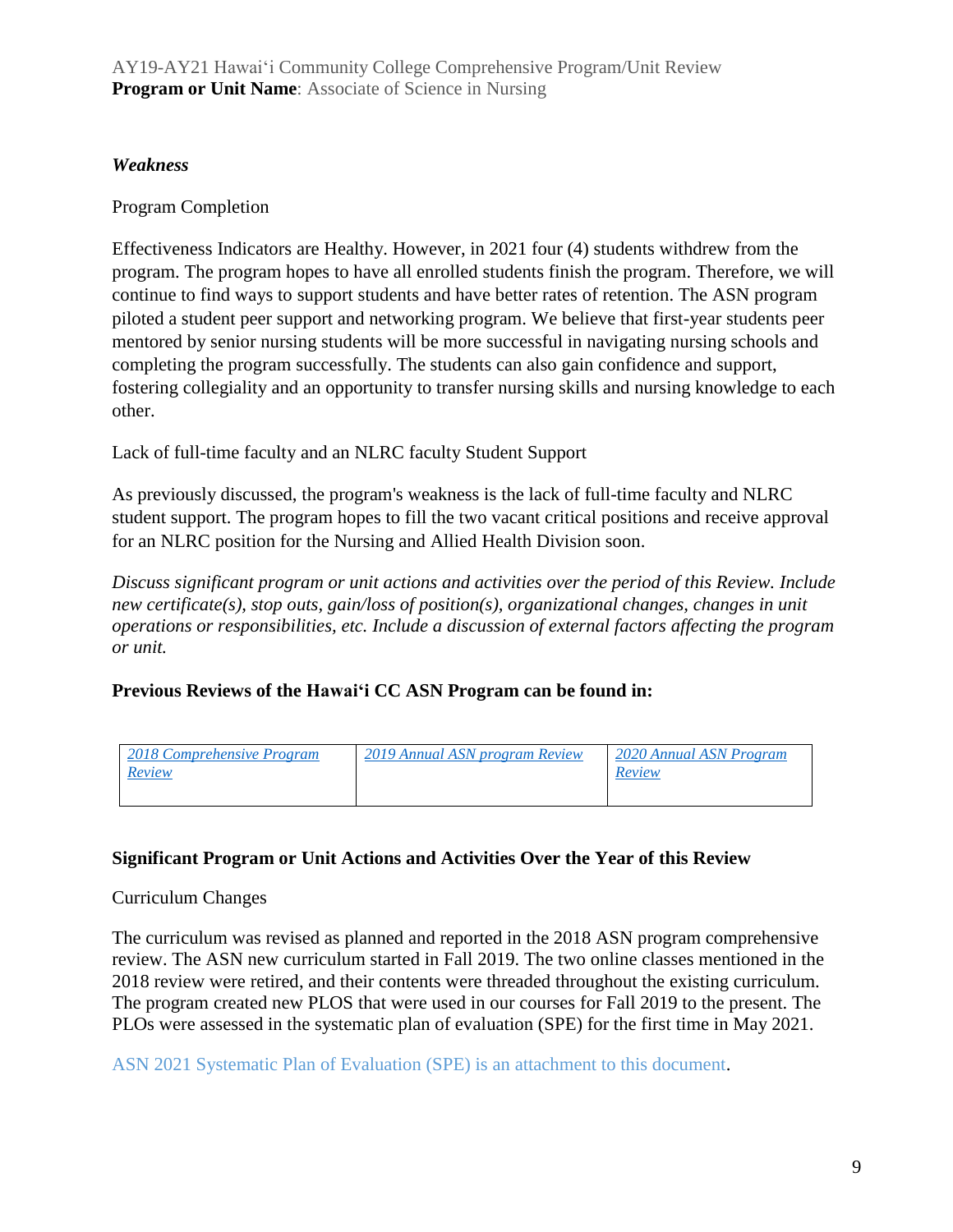Program's Accreditation Success

In 2019, a successful visit from ACEN accreditors earned the program full re-accreditation of eight years. In October 2021, the nurse administrator/division chair submitted required annual program reviews for Hawaiʻi State BON and ACEN. The next ACEN accreditation visit will be in Spring 2027. The faculty continues to find ways to support students' learning and improve the nursing curriculum in the division's faculty meetings and nursing curriculum meetings. We continue to collect data necessary for our next accreditation application and to meet accreditation requirements for Hawaiʻi State BON and ACEN.

#### New LPN to ASN Pathway

The LPN to ASN pathway was created and began in Summer 2020. The first cohort from this pathway graduated in May 2021. The program planned to admit ten (10) students in this pathway, but there were only nine (9) applicants, and all nine (9) were admitted to the LPN to ASN pathway in Summer 2020. Among the nine (9) students, only eight (8) students completed and graduated from the pathway. The LPN to ASN Pathway currently has four (4) students graduating in May 2022.

Changes in Unit Operations and Responsibilities

The program coordinator role was vital in mentoring new faculty, serving the director as her assistant, helping the division prepare for accreditation visits, and teaching psych/mental health nursing, a course left by a faculty member who resigned. In December 2020, the program director resigned, leaving the program coordinator to assume all administrative responsibilities and head the program with only four full-time faculty and a handful of part-time nursing lecturers.

In 2020, the program lost full-time faculty. One faculty was on leave, two full-time faculty retired, two full-time faculty resigned, and the program director resigned. Recruitment and hiring for these positions were impossible because the University of Hawaiʻi System had a hiring freeze.

Despite these challenges, all students enrolled in the graduating class completed the program and received their ASN degrees. Currently, the program has a division chair who has served as an interim nurse administrator in December 2020 and the program coordinator since 2017. The faculty who was on leave has returned, and the program is actively recruiting two faculty positions.

#### Full-time Faculty and Recruitment

The program successfully recruited and hired full-time faculty in 2019 as planned in our 2018 comprehensive review. However, the program lost full-time faculty due to relocations, retirement, resignations, better opportunities or better-paying nursing positions, medical leave, and sabbatical over the years. In more recent years, there were two full-time faculty who retired. Because of the University of Hawai<sup>'</sup>i (UH) system hiring freeze, the program could not open,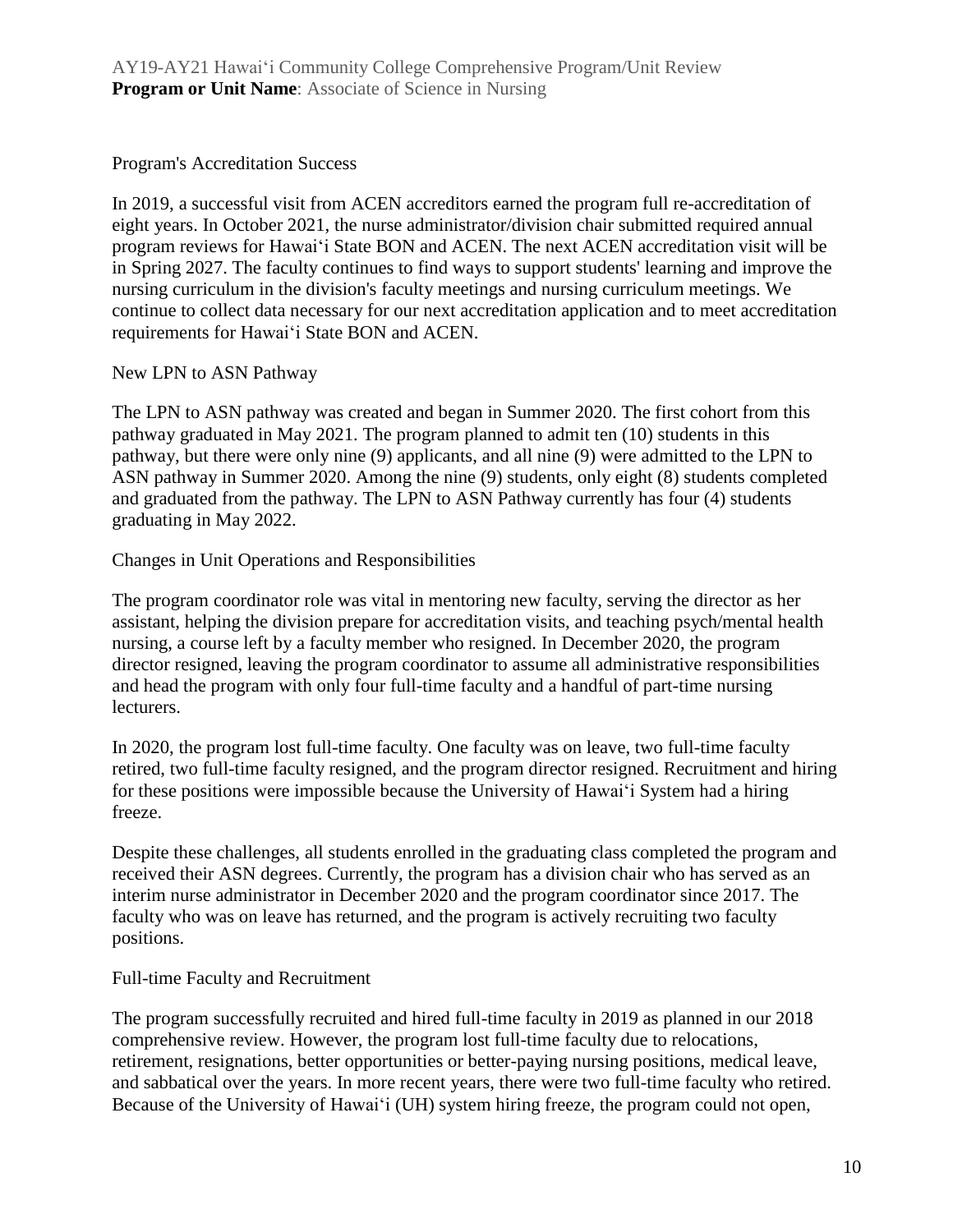recruit and fill vacant positions in 2020, leaving only four (4) full-time faculty in Spring 2021. The program used to have ten (10) faculty serving the students, including the nursing administrator [\(see ASN Comprehensive program report in 2018\)](https://hawaii.hawaii.edu/files/program-unit-review/docs/2018_NURS_Annual_Program_Review.pdf). With the help of a handful of lecturers, the program successfully delivered learning in Spring 2021 and graduated 38 ASN graduates and six (6) CA-PRCN students. Currently, the program continues to operate with these challenges. The program's nurse administrator requested two (2) faculty positions to be opened under critical positions requirements and received approval. We are in the process of recruiting and hiring two full-time faculty. However, we still need to secure support for a Nursing Laboratory Resource Coordinator (NLRC) position to be opened for recruitment.

#### Changes in Meeting Accreditation Requirements Sufficient Full-time Faculty

BON approves the program, and ACEN accredits the ASN program. The program needs to fulfill the ACEN criterion *Sufficient Full-Time Faculty. Sufficient Full-time Faculty is typically reflected by: The ratio of the total number of full-time faculty (per the ACEN definition of fulltime faculty) to the total number of full-time and part-time nursing students enrolled in all the nursing courses required for a nursing program or programs.* Currently, the full-time faculty to student ratio is not being fulfilled. We believe that having two more full-time faculty and an NLRC Coordinator would keep the minimum standard balance of nursing students to faculty in our program and keep the program in good standing with our accreditors. The addition of two full-time faculty, one in Kona and one on the Hilo campus, would bring stability and increase our completion rates and NCLEX-RN first-time pass rates.

Changes in Students' Learning Experiences Support

ACEN also recommends a [Laboratory Personnel](https://www.acenursing.org/acen-accreditation-manual-glossary/#L) *– Person without* nursing courses *teaching or evaluation responsibilities who works in a skills/simulation laboratory with specified expertise supporting and facilitating student learning experiences. Laboratory personnel who support/enable student learning experiences in a skills/simulation laboratory must hold educational and experiential qualifications as required by the governing organization, the state, and the governing organization's accrediting agency and must be qualified for assigned responsibilities.* 

As of Summer 2020, the program does not have a Hilo Manono Campus designated Nursing Laboratory Resources Coordinator (NLRC), who would manage the Hawaiʻi Community College Nursing Laboratory Resource Center. The nurse administrator/division chair manages the center/laboratory website and assumes the majority of the NLRC responsibilities with support and assistance from the faculty and lecturers.

The lack of an NLRC impacted our students' preparation, remediation, and practice time. The program and its students need an NLRC to help them become comfortable performing their nursing skills such as administering injections, dressing wounds, inserting intravenous, foley catheter, nasogastric tubes, etc. They need someone to supervise and teach them how to perform these skills safely and efficiently and at the same time provide therapeutic communication to their patients. We also believe having an NLRC will provide better support to students and strengthen students' education and competence as nurses.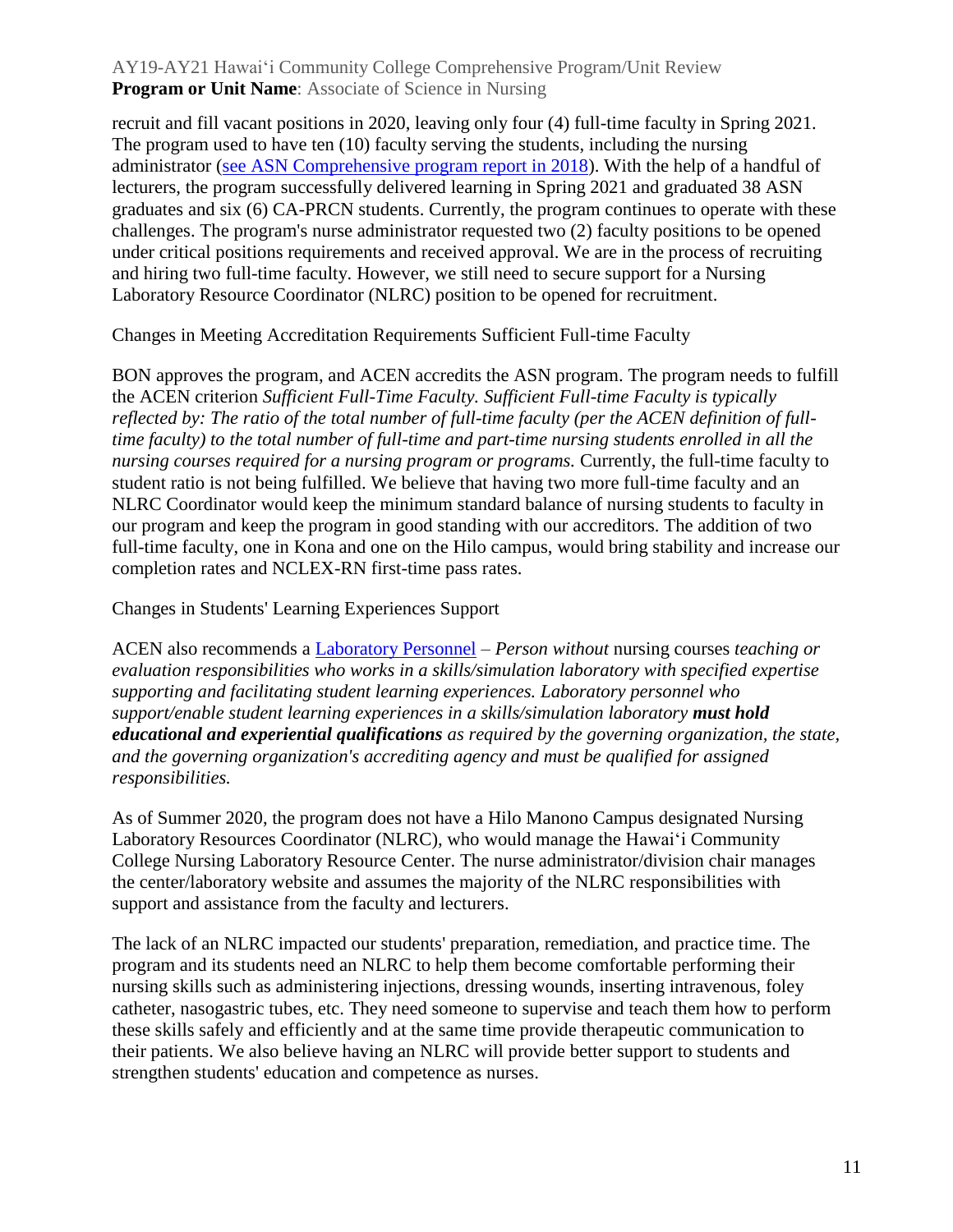In addition, the NLRC is a nursing faculty that implements the simulation curriculum/case scenarios, conducts, and provides simulation teaching, maintains and services laboratory equipment, and provides nursing skills practice opportunities outside clinical and didactic/theoretical time/hours to students. The NLRC coordinator maintains health clearances and required certification such as Basic Life Support (BLS) of faculty and students to comply with our healthcare partners' policies and requirements.

#### Changes in Nurse Administrator

The nurse administrator/division chair is currently serving as a program coordinator and the NLRC, and supporting the Hawaiʻi CC Fire Science program. According to ACEN, *Nurse Administrator – The nurse with responsibility and authority for the administrative and instructional activities of a nursing education unit and nursing programs within the governing organization (e.g., dean, chairperson, director, etc.). The ACEN does not consider the nurse administrator a faculty member, regardless of the teaching responsibilities or classification by the governing organization. The nurse administrator:*

- *Must have continuous, active, daily, and direct responsibility and authority at all locations for the nursing program.*
- *Must continually have adequate time and resources on a daily basis at all locations to administer the nursing program.*
- *Must oversee the daily governing organization, nursing education unit, and nursing program matters such as, but not limited to, personnel matters, student matters, curricular matters, and resources matters.*

The addition of two more faculty for the division and an NLRC will help to comply with the ACEN requirements for the nurse administrator.

#### External Factors Affecting the ASN Program

The COVID-19 pandemic challenged how faculty deliver learning, requiring more effort and a quick pivot to distance learning using Zoom. Students in our program had in-person laboratory nursing skills practices following the distancing COVID-19 guidelines, including masks, hand hygiene, and other prevention policies. The nursing program made the difficult decision to remove students from clinical practicums in mid-Spring and Fall 2020. The faculty adopted the Virtual Simulation (vSims) curriculum to supplement the students' learning and delivered our clinical teaching through virtual patient scenarios. In Spring 2021, the program was able to bring our students to the healthcare clinical areas. Our clinical partners require mandatory COVID-19 vaccinations for faculty and students in Fall 2021. Students who refused vaccinations withdrew from our program. The students' withdrawal due to COVID-19 vaccination compliance will affect our program's completion rate for 2022.

*CTE programs must include an analysis of Perkins Core indicators for which the program did not meet the performance level in the last year of this Review period.*

#### *Perkins Indicators Analysis*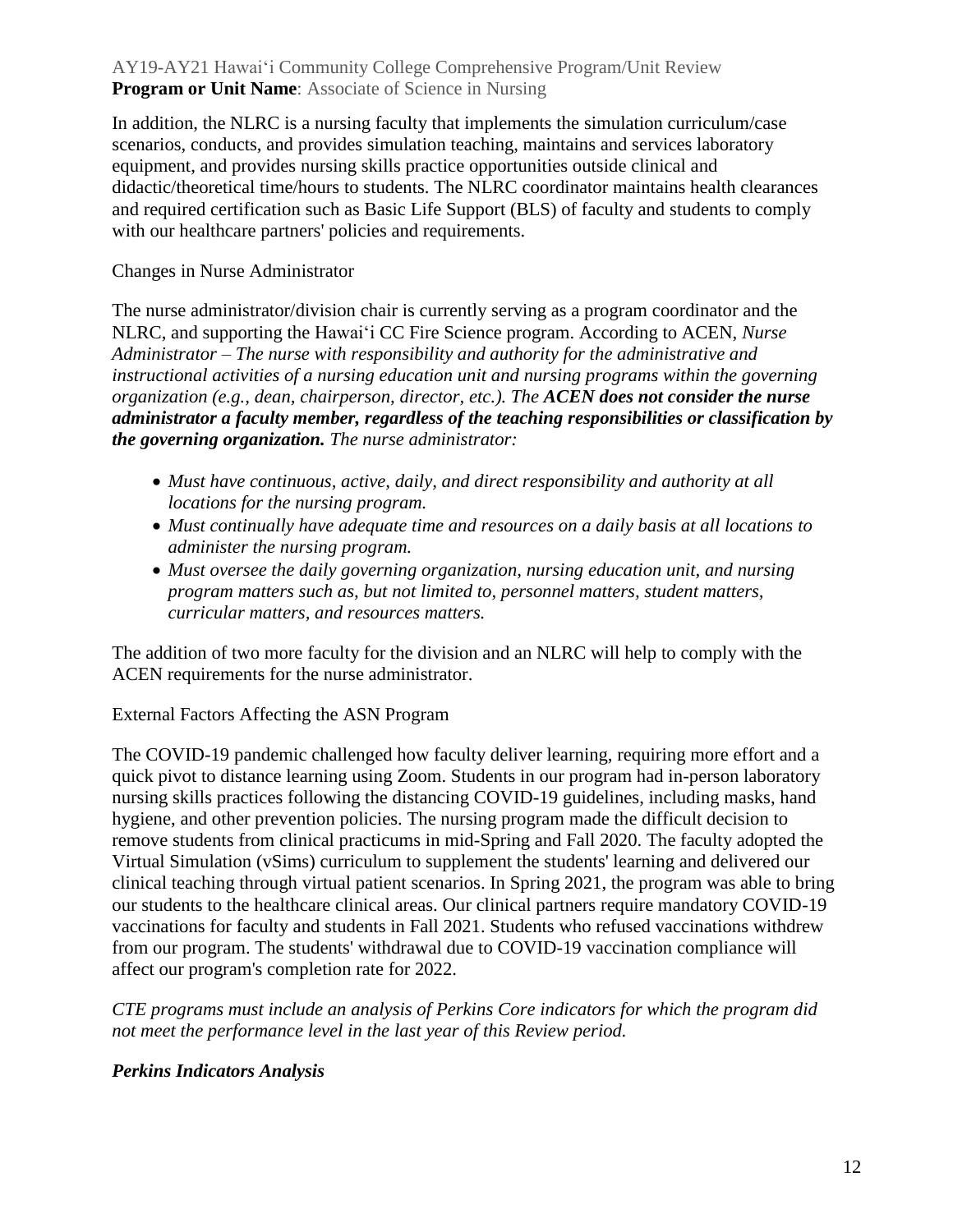The Perkins Core Indicator that remains a challenge for nursing is non-traditional participation/completion. The number of men in our nursing programs fluctuates from about 10- 20%. In 2019, we had the most considerable number of male nursing graduates from the Hilo ASN Cohort. Five (5) male nursing graduates out of sixteen (16) in the Hilo ASN cohort, but no male nursing graduates from the Kona/Pālamanui ASN cohort.

Currently, we have seven (7) male nursing students in our graduating class. We will continue to outreach to high school students during career fairs at local schools and encourage male students to consider nursing as a profession. We continue to promote men in nursing on our [Nursing and](https://hawaii.hawaii.edu/nursing)  [Allied Health website.](https://hawaii.hawaii.edu/nursing) However, we do not have control over this indicator. We do not select students for admission based on gender.

## **3. Program Learning Outcomes or Unit/Service Outcomes**

*a) List all Program Learning Outcomes (PLOs) or Unit/Service Outcomes (UOs) and their alignment to the College's Institutional Learning Outcomes (ILOs).*

NURS PLO 1: Implement critical thinking effectively when applying the nursing process in providing compassionate and coordinated care to individuals and their support systems.

Linked Institution Outcomes

ILO2: Utilize critical thinking to solve problems and make informed decisions. ILO3: Apply knowledge and skills to make contributions to community that are respectful of the indigenous people and culture of Hawaiʻi Island, as well as other cultures of the world.

ILO4: Utilize quality comprehensive services and resources in the on-going pursuit of educational and career excellence.

ILO6: Contribute to sustainable environmental practices for personal and community well-being.

NURS PLO 2: Integrate knowledge gained from biological, social, and nursing sciences with clinical practice in meeting the complex needs of diverse individuals in multiple settings.

Linked Institution Outcomes

ILO2: Utilize critical thinking to solve problems and make informed decisions. ILO3: Apply knowledge and skills to make contributions to community that are respectful of the indigenous people and culture of Hawaiʻi Island, as well as other cultures of the world.

ILO4: Utilize quality comprehensive services and resources in the on-going pursuit of educational and career excellence.

ILO6: Contribute to sustainable environmental practices for personal and community well-being.

NURS PLO 3: Create an environment that promotes caring and professionalism with consideration for cultural/societal beliefs and practices.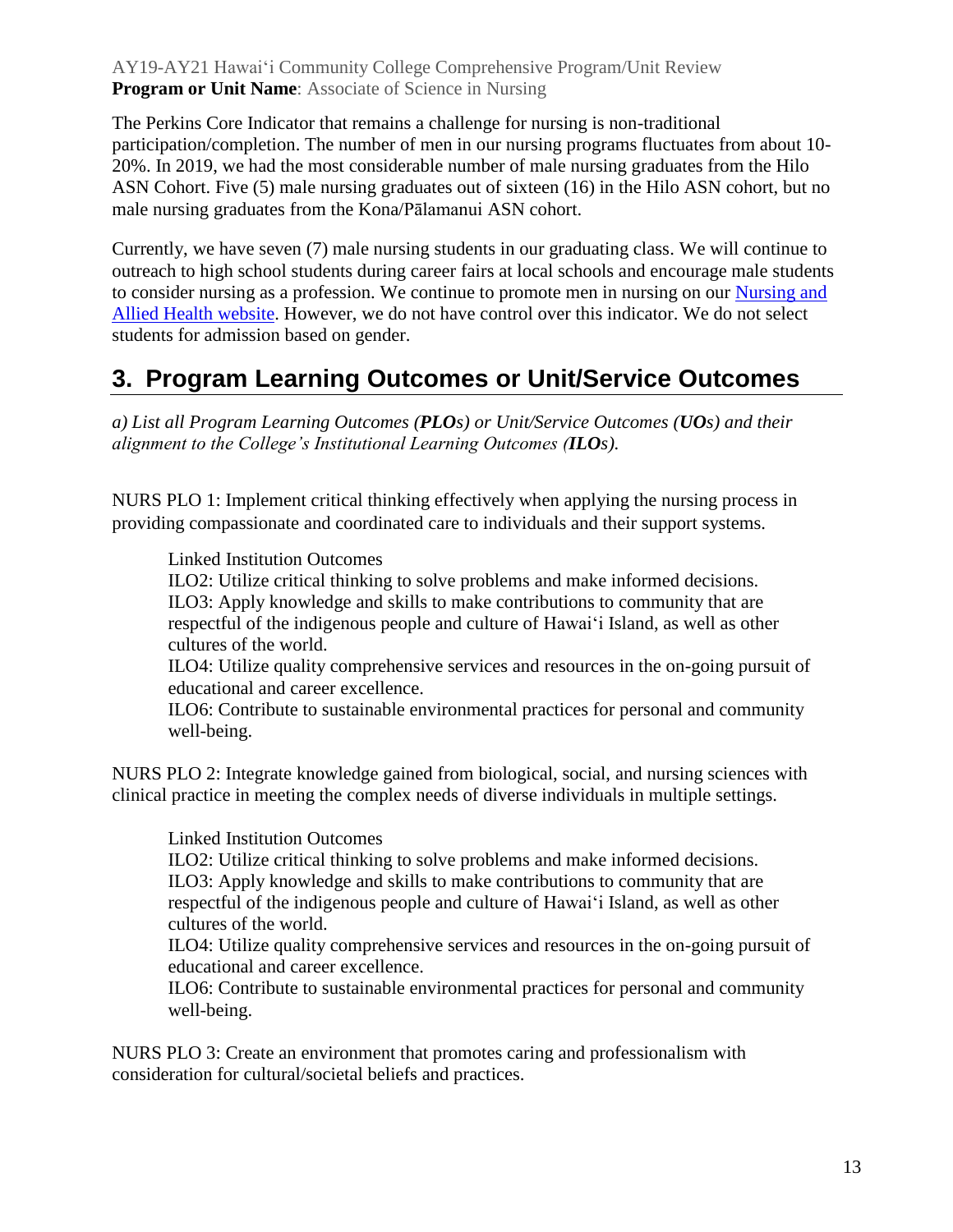Linked Institution Outcomes

ILO1: Communicate effectively in a variety of situations.

ILO3: Apply knowledge and skills to make contributions to community that are respectful of the indigenous people and culture of Hawaiʻi Island, as well as other cultures of the world.

ILO5: Produce and perpetuate safe, healthy learning and professional environments that are respectful of social and individual diversity.

ILO6: Contribute to sustainable environmental practices for personal and community well-being.

• Integrate knowledge gained from biological, social, and nursing sciences with clinical practice in meeting the complex needs of diverse individuals in multiple settings.

NURS PLO 4: Utilize information and technology to communicate, manage knowledge, mitigate error, and support decision-making.

Linked Institution Outcomes

ILO1: Communicate effectively in a variety of situations.

ILO2: Utilize critical thinking to solve problems and make informed decisions.

ILO4: Utilize quality comprehensive services and resources in the on-going pursuit of educational and career excellence.

ILO5: Produce and perpetuate safe, healthy learning and professional environments that are respectful of social and individual diversity.

ILO6: Contribute to sustainable environmental practices for personal and community well-being.

NURS PLO 5: Use data to assess outcomes of care processes and determine ways to improve the delivery of quality care.

Linked Institution Outcomes

ILO2: Utilize critical thinking to solve problems and make informed decisions. ILO3: Apply knowledge and skills to make contributions to community that are respectful of the indigenous people and culture of Hawaiʻi Island, as well as other cultures of the world.

ILO4: Utilize quality comprehensive services and resources in the on-going pursuit of educational and career excellence.

ILO5: Produce and perpetuate safe, healthy learning and professional environments that are respectful of social and individual diversity.

NURS PLO 6: Practice safely and ethically within the scope of practice while providing nursing care and working with the health care team.

Linked Institution Outcomes

ILO3: Apply knowledge and skills to make contributions to community that are respectful of the indigenous people and culture of Hawaiʻi Island, as well as other cultures of the world. ILO4: Utilize quality comprehensive services and resources in the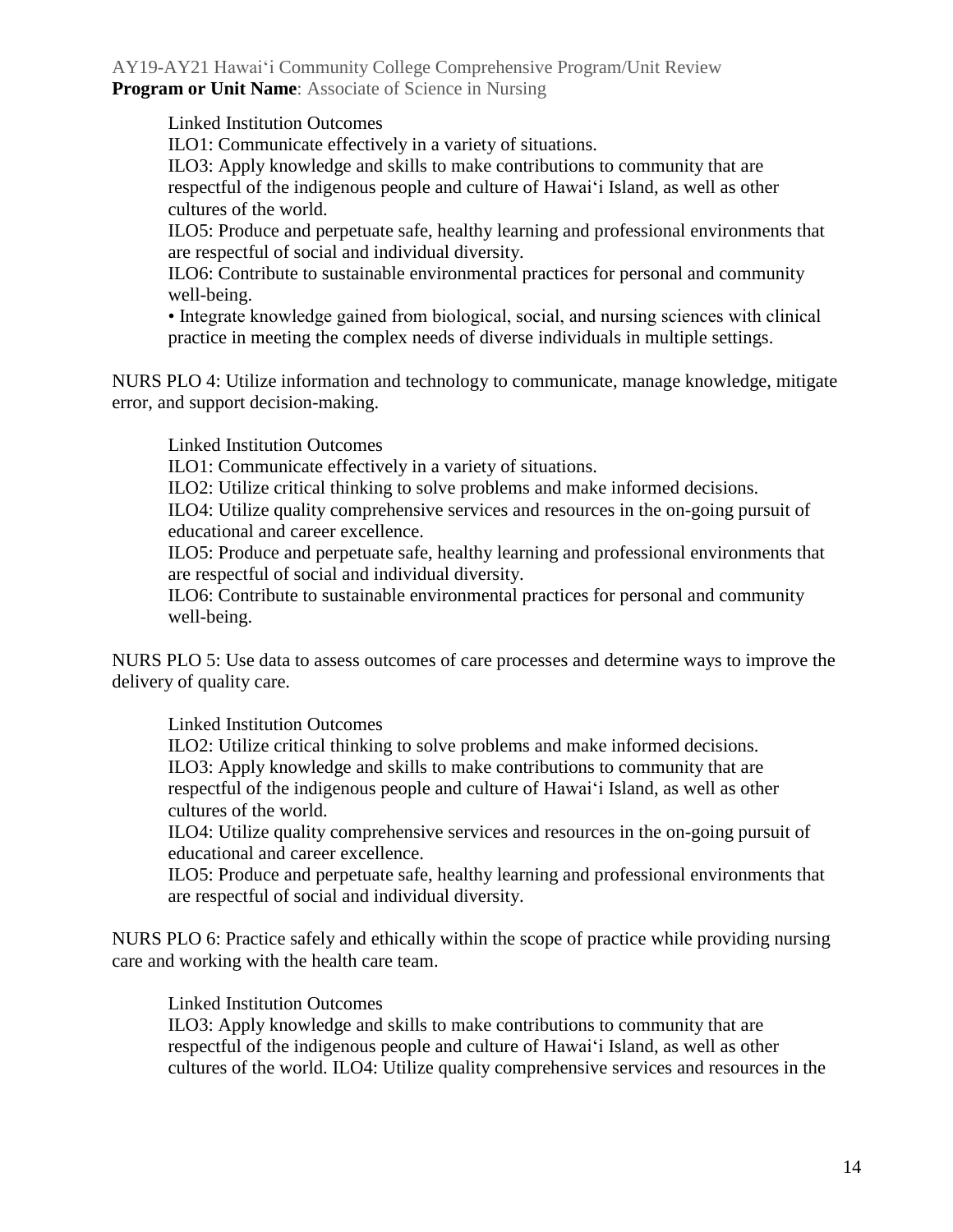on-going pursuit of educational and career excellence. ILO6: Contribute to sustainable environmental practices for personal and community well-being.

NURS PLO7: Demonstrate effective communication and collaborative dialogue within nursing and the interprofessional team to achieve quality patient care.

Linked Institution Outcomes ILO1: Communicate effectively in a variety of situations. ILO6: Contribute to sustainable environmental practices for personal and community well-being.

*b). List the PLOs or UOs that have been assessed in the period of this Review. Instructional programs must list the courses that have been assessed in the period of this Review and identify the alignment(s) of Course Learning Outcomes (CLOs) to the PLOs. If no assessment was conducted in the period of this Review, provide an explanation and the schedule of upcoming planned assessments.*

All courses' Course Learning Outcomes (CLO's) are aligned to the ASN program PLOs. All PLOs are assessed annually. The PLOs were revised in 2019 and the current PLOs became effective in 2020. The tables below are nursing courses that have been assessed in the period of this review and their Course Learning Outcomes (CLOs) alignments to the PLOs.

| NURS 151 - PSYCHIATRIC- MENTAL HEALTH NURSING                                                                                                                                                                                                         | <b>ASN</b> Program<br><b>Outcomes</b><br>(PLOs) |
|-------------------------------------------------------------------------------------------------------------------------------------------------------------------------------------------------------------------------------------------------------|-------------------------------------------------|
| CLO 1: Develop an individualized, evidence-based plan of care based on<br>the mental behavioral health assessment that demonstrates an<br>appreciation of cultural, spiritual, and developmental variations.                                          | PLOs $1, 2, 3$                                  |
| CLO 2: Demonstrate the nurse's role in decision making using critical<br>thinking to analyze assessment data to determine nursing diagnoses,<br>problems and areas of focus for care and treatment, including areas of<br>risk.                       | PLO <sub>s</sub> 1, 4, 5                        |
| CLO 3: Apply and prioritize professional therapeutic therapies and<br>techniques to assess, manage and promote caring and safe environments<br>that enhance recovery.                                                                                 | PLOs $2, 3$                                     |
| CLO 4: Collaborate with members of the inter-professional health team<br>to coordinate, evaluate and modify care to facilitate effective<br>interventions for people with common mental health disorders through<br>the mental health care continuum. | PLOs 5, 6, 7                                    |
| CLO 5: Provide multiple strategies to teach health and safety related                                                                                                                                                                                 | PLO <sub>3</sub>                                |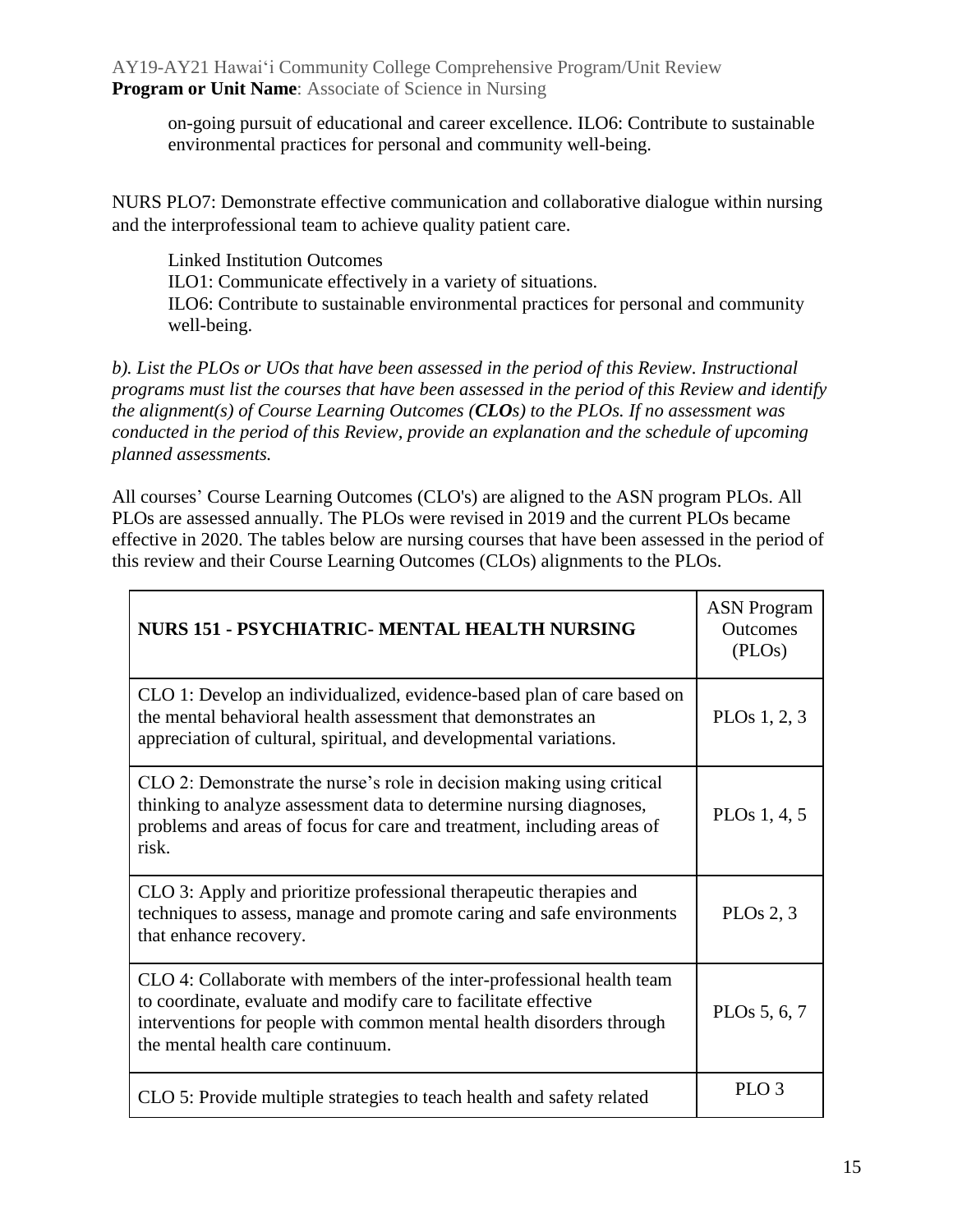| education based on the readiness and needs of the client/family with<br>common mental health disorders.                                                                                                                                                        |                                          |
|----------------------------------------------------------------------------------------------------------------------------------------------------------------------------------------------------------------------------------------------------------------|------------------------------------------|
| CLO 6: Utilize health information systems and adhere to ethical, legal,<br>and professional standards in the provision of care for individuals with<br>common mental health disorders.                                                                         | PLOs $4, 6$                              |
| <b>NURS 153 - NURSING CONCEPTS AND SKILLS</b>                                                                                                                                                                                                                  | <b>ASN Program</b><br>Outcomes<br>(PLOs) |
| CLO 1: Discuss the role of the nurse and scope of practice, supporting<br>guidelines including standards of nursing practice, code of ethics, nurse<br>practice acts, regulatory and institutional policies, and professional<br>registrations/certifications. | PLOs $3, 6$                              |
| CLO 2: Demonstrate basic nursing skills and health assessment using<br>proper technique and measures to promote safe, quality patient-centered<br>care.                                                                                                        | PLOs $2, 6$                              |
| CLO 3: Apply various elements of the nursing process to clinical<br>decision making.                                                                                                                                                                           | PLOs $1, 4$                              |
| CLO 4: Use verbal and nonverbal communication that promotes caring,<br>therapeutic relationships with patients and their families.                                                                                                                             | PLO <sub>s</sub> 2, 3, 7                 |
| CLO 5: Participate as a beginning member of the health care team while<br>providing safe, quality patient-centered care.                                                                                                                                       | PLOs 5, 6, 7                             |
| CLO 6: Demonstrate professional behaviors and function within the legal<br>and ethical framework expected of a beginning level nursing student.                                                                                                                | PLOs $3, 6$                              |
| <b>NURS 157 - ADULT HEALTH NURSING I</b>                                                                                                                                                                                                                       | <b>ASN</b> Program<br>Outcomes<br>(PLOs) |
| CLO 1: Apply knowledge of pharmacology, pathophysiology, and<br>nutrition in the provision of care for the adult and older adult patients<br>with moderately complex alterations in health.                                                                    | PLOs $2, 3$                              |
| CLO 2: Demonstrate clinical decision making when participating in the<br>provision of care to adult and older adult patients experiencing<br>moderately complex alterations in health.                                                                         | PLOs $1, 4$                              |
| CLO 3: Demonstrate empathy and respect while developing therapeutic<br>relationships based on the elements of patient-centered care.                                                                                                                           | PLO <sub>s</sub> 3, 4, 7                 |
| CLO 4. Demonstrate ability to securely use health information systems<br>and patient care technologies in an appropriate, effective manner.                                                                                                                    | PLOs $4, 5, 6$                           |
| CLO 5: Provide health and safety related education based on the<br>identified needs of patients.                                                                                                                                                               | PLOs $1, 3$                              |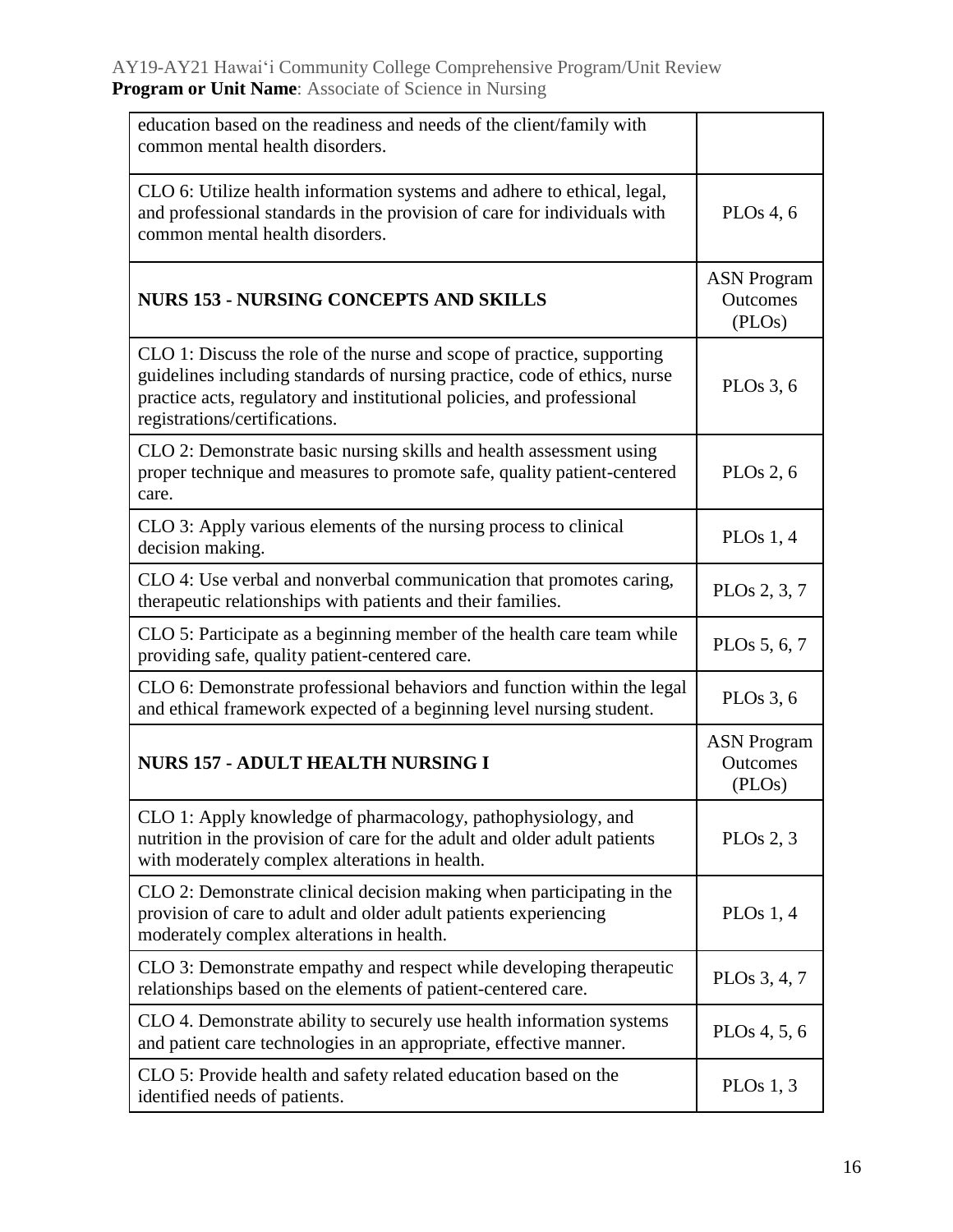| CLO 6: Adhere to ethical, legal, and professional standards while caring<br>for adult and older adult patients with moderately complex alterations in<br>health.                                                                                                                               | PLOs $3, 6$                              |
|------------------------------------------------------------------------------------------------------------------------------------------------------------------------------------------------------------------------------------------------------------------------------------------------|------------------------------------------|
| <b>NURS 203 - GENERAL PHARMACOLOGY</b>                                                                                                                                                                                                                                                         | <b>ASN Program</b><br>Outcomes<br>(PLOs) |
| CLO 1: Apply principles of pharmacology, pharmacokinetics, and<br>pharmacodynamics to medication therapy.                                                                                                                                                                                      | PLO <sub>s</sub> 1,4,6                   |
| CLO 2: Identify the major drug classifications of medications, common<br>medications within each classification, their side effects and<br>contraindications.                                                                                                                                  | PLOs $1,4$                               |
| CLO 3: Discuss nursing implications and concepts of safety when<br>performing medication administration.                                                                                                                                                                                       | PLOs 1, 2, 4,                            |
| CLO 4. Identify the legal and ethical implications/aspects of medication<br>administration.                                                                                                                                                                                                    | PLO <sub>6</sub>                         |
| <b>NURS 254 - FAMILY HEALTH I MATERNAL/NEWBORN</b><br><b>NURSING</b>                                                                                                                                                                                                                           | <b>ASN</b> Program<br>Outcomes<br>(PLOs) |
| CLO 1: Develop an individualized, evidence-based plan of care that<br>demonstrates an appreciation of the diverse backgrounds and<br>developmental variations of childbearing women, newborns, and families<br>while making recommendations for the adoption of health-promoting<br>behaviors. | PLOs $1, 2, 3$                           |
| CLO 2: Integrate knowledge of pharmacology, pathophysiology,<br>nutrition, established evidence-based practices and concepts from<br>previous nursing courses when caring for childbearing women,<br>newborns, and families.                                                                   | PLO <sub>s</sub> 1, 2, 5,7               |
| CLO 3: Use verbal and nonverbal communication that promotes caring,<br>therapeutic relationships with childbearing women, newborns, and<br>families as well as professional relationships with members of the health<br>care team.                                                             | PLOs $3, 6$                              |
| CLO 4. Evaluate the efficacy of health-related education that has been<br>provided to childbearing women, newborns, and families.                                                                                                                                                              | PLOs $1, 2$                              |
| CLO 5: Evaluate the effectiveness of quality improvement strategies<br>using patient outcome data.                                                                                                                                                                                             | PLOs $5,7$                               |
| CLO 6: Adhere to ethical, legal, and professional standards while<br>managing the care of childbearing women, newborns, and families.                                                                                                                                                          | PLO <sub>6</sub>                         |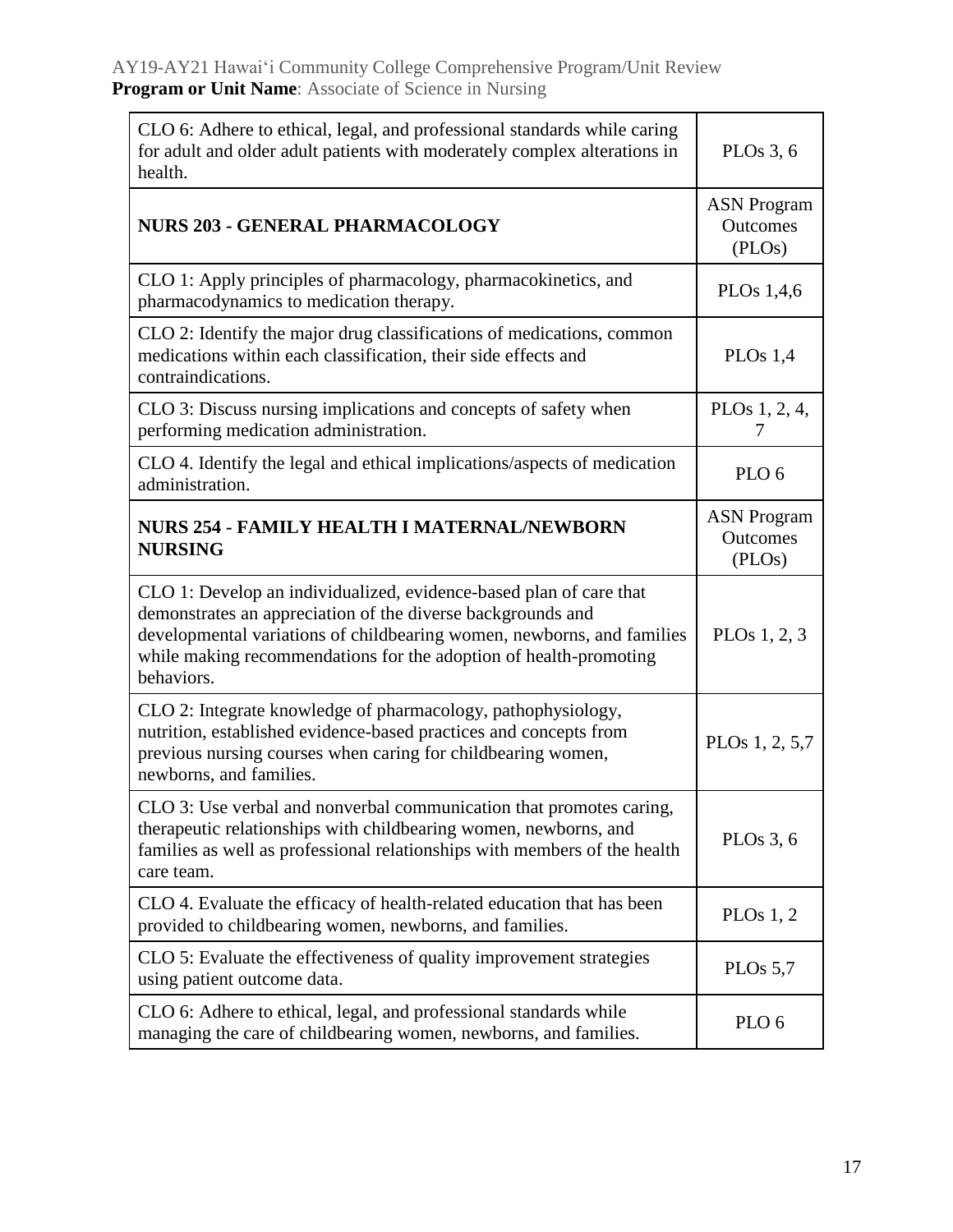$\overline{a}$ 

| NURS 255 - FAMILY HEALTH II - PEDIATRICS/ADULT<br><b>HEALTH NURSING II</b>                                                                                                                                                                                                                 | <b>ASN</b><br>Program<br>Outcomes<br>(PLOs) |
|--------------------------------------------------------------------------------------------------------------------------------------------------------------------------------------------------------------------------------------------------------------------------------------------|---------------------------------------------|
| CLO 1: Integrate knowledge of pharmacology, pathophysiology, nutrition,<br>established evidence-based practices and concepts from previous nursing<br>courses when caring for adult, older adult, and pediatric patients with<br>increasingly complex alterations in health.               | PLOs 1, 2, 4,<br>5                          |
| CLO 2: Develop an individualized, evidence-based plan of care that<br>demonstrates an appreciation of the diverse backgrounds and<br>developmental variations of children and adults while making<br>recommendations for the adoption of health-promoting behaviors.                       | PLOs $1, 2, 3$                              |
| CLO 3: Demonstrate clinical judgment when managing the care of the<br>adult, older adult, and pediatric patient experiencing increasingly complex<br>alterations in health.                                                                                                                | PLOs $1, 2, 4$                              |
| CLO 4. Use verbal and nonverbal communication that promotes caring,<br>therapeutic relationships with patients and families, as well as professional<br>relationships with members of the healthcare team.                                                                                 | PLO <sub>s</sub> 3,6,7                      |
| CLO 5: Demonstrate the ability to plan and develop age-appropriate health<br>education as an integral part of promotion, maintenance and restoration of<br>health, management of chronic conditions and end of life care for children<br>and families in hospitals and community settings. | PLOs 1, 2,5                                 |
| CLO 6: Use health information systems and patient care technologies in an<br>effective and secure manner when assessing and monitoring patients.                                                                                                                                           | PLOs $4,5$                                  |
| CLO 7: Adhere to ethical, legal, and professional standards in the<br>provision of care to adult, older adult, and pediatric patients with<br>increasingly complex alterations in health.                                                                                                  | PLO <sub>6</sub>                            |
| <b>NURS 257 - ADULT HEALTH NURSING III</b>                                                                                                                                                                                                                                                 | <b>ASN</b><br>Program<br>Outcomes<br>(PLOs) |
| CLO 1: Evaluate nursing care provided to patients, families, and groups<br>from diverse backgrounds in a variety of settings to ensure it is<br>compassionate, age and culturally appropriate, and patient-centered.                                                                       | PLOs 1, 2, 4,<br>5                          |
| CLO 2: Demonstrate clinical judgment when managing the care of adult<br>and older adult patients with complex, multisystem alterations in health.                                                                                                                                          | PLOs $1, 2, 4$                              |
| CLO 3: Integrate evidence-based knowledge in the management of care to<br>patients with complex, multisystem alterations in health.                                                                                                                                                        | PLOs $1, 2, 4$                              |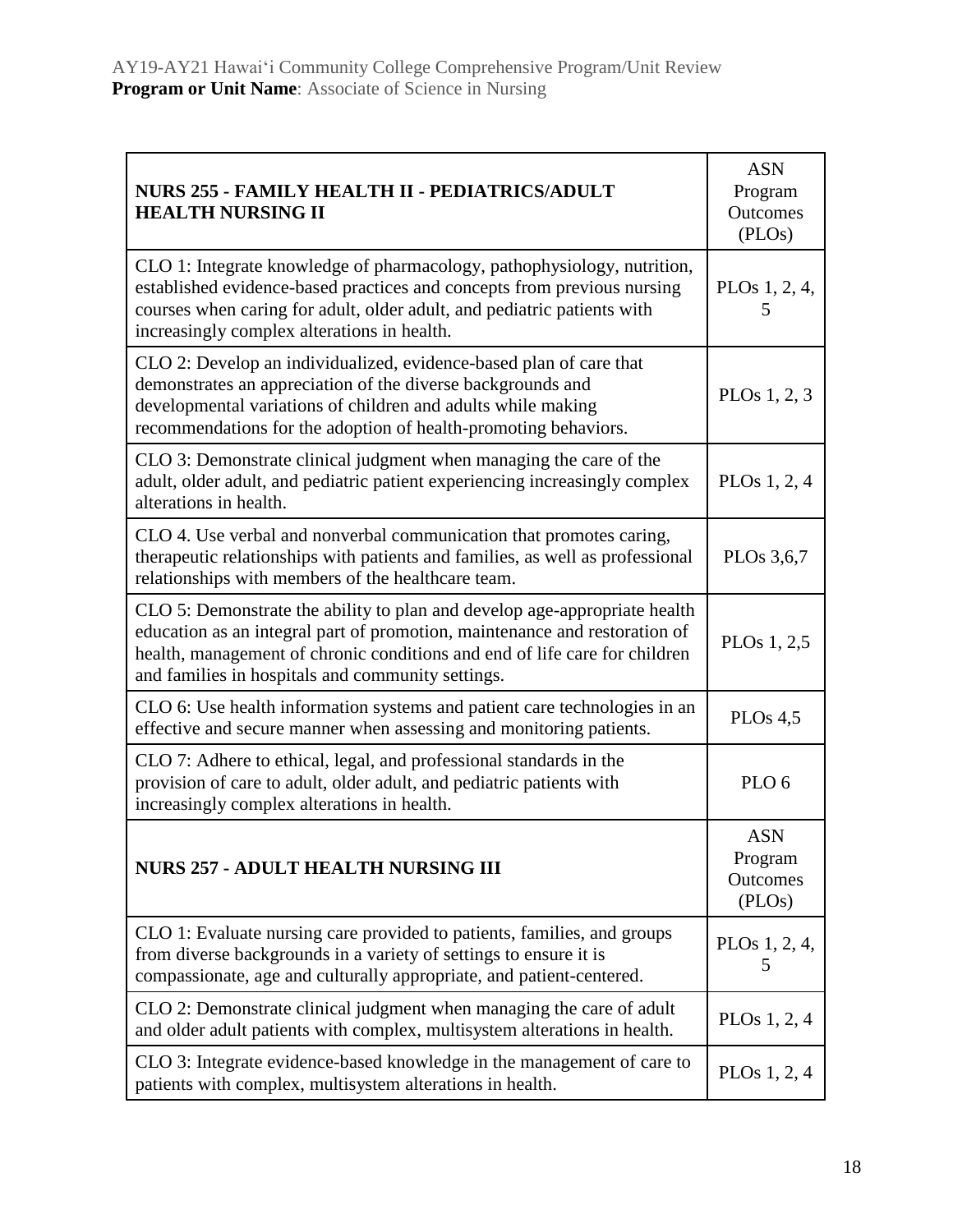| CLO 4. Use organizational, time management, and priority setting skills<br>when managing a caseload of patients and making clinical judgments<br>about their care.                                                                                 | PLOs 2, 4, 5,<br>6                          |
|----------------------------------------------------------------------------------------------------------------------------------------------------------------------------------------------------------------------------------------------------|---------------------------------------------|
| CLO 5: Use healthcare information systems and patient care technology to<br>manage patient care, mitigate error, and communicate relevant patient<br>information with members of the healthcare team.                                              | PLOs 4, 5, 6,<br>7                          |
| CLO 6: Communicate and collaborate with members of the health care<br>team including the patient to provide continuity of care, achieve health<br>outcomes, and delegate selected nursing tasks to appropriate members of<br>the health care team. | PLO <sub>s</sub> 3, 6, 7                    |
| CLO7: Adhere to ethical, legal, and professional standards while managing<br>the care of adults and older adults with complex, multisystem alterations in<br>health.                                                                               | PLO <sub>6</sub>                            |
| <b>NURS 260 - LEADERSHIP/COMMUNITY HEALTH</b>                                                                                                                                                                                                      | <b>ASN</b><br>Program<br>Outcomes<br>(PLOs) |
| CLO 1: Apply leadership skills and empowerment strategies when<br>managing the care of patients, families, and groups.                                                                                                                             | PLOs $3, 6$                                 |
| CLO 2: Integrate principles of group process and teamwork into the<br>operation of the interprofessional healthcare team.                                                                                                                          | PLO <sub>s</sub> 2,5,7                      |
| CLO 3: Use healthcare information systems and patient care technology to<br>manage patient care, support clinical judgments, mitigate error, and<br>communicate relevant patient information with members of the healthcare<br>team.               | PLOs $4,7$                                  |
| CLO 4. Manage the care of patients, families, groups, communities, and<br>populations while adhering to ethical, legal, and professional standards and<br>maintaining accountability and responsibility for care provided.                         | PLOs $3,6$                                  |
| CLO 5: Evaluate the effectiveness of quality improvement strategies using<br>patient outcome data to improve health care services.                                                                                                                 | PLOs 4, 5                                   |

*c) Assessment Results: provide a detailed discussion of assessment results at the program (PLO) and course (CLO), or unit (UO), levels in the period of this Review. Provide an analysis of how these results reflect the strengths and challenges of the program or unit in meetings its Outcomes*

#### **Assessment Results**

To assess end-of-program PLOs, we continue to use a combination of assessment results from the Assessment Technologies Institute (ATI) Content Mastery Series. ATI provides a detailed assessment of the individual disciplines within nursing (i.e., fundamental, medical-surgical, pediatrics, obstetrics, mental health, etc.), allowing for an evaluation of whether the student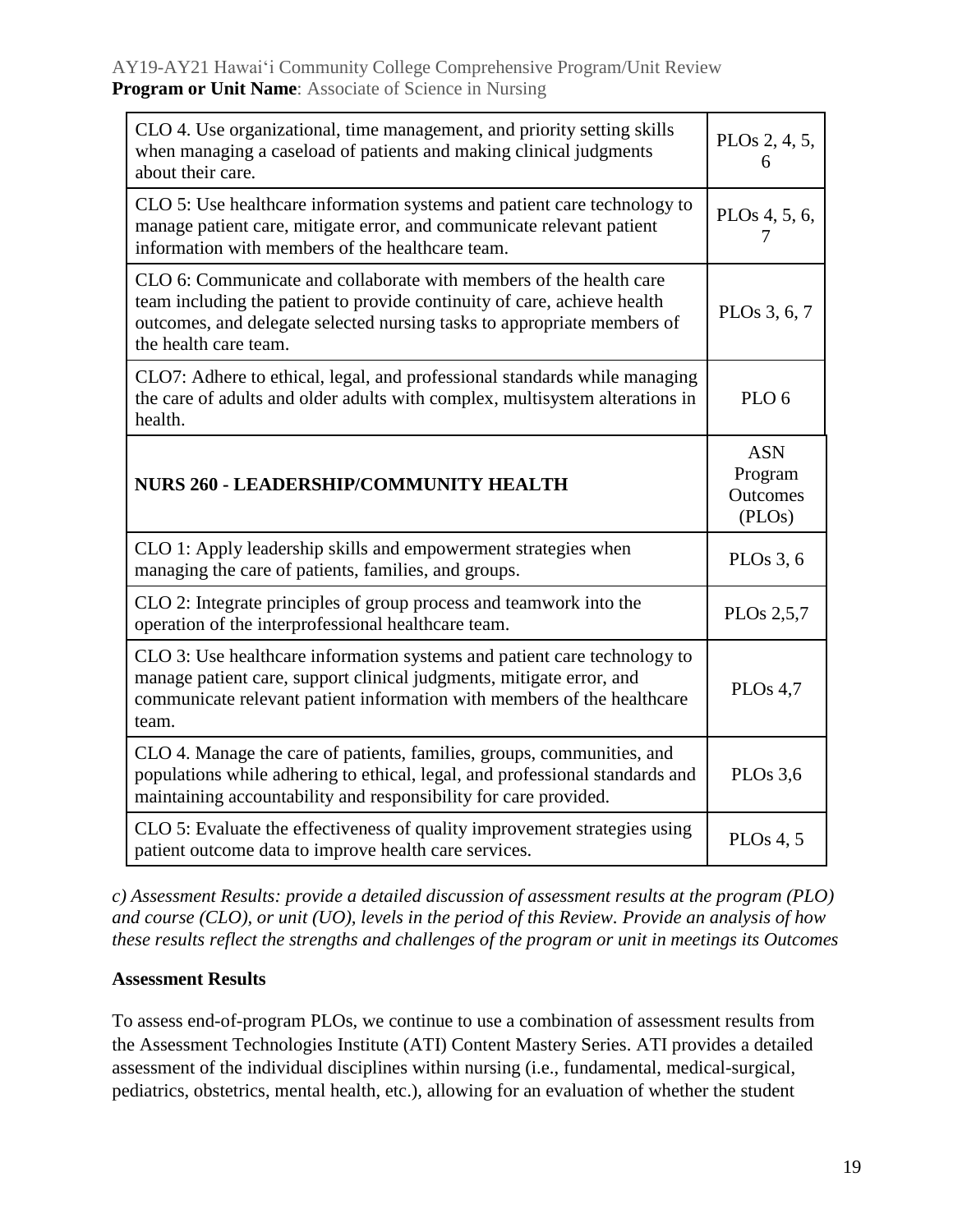meets the PLOs and is also prepared to take NLCEX-RN. This analysis demonstrates growth in some areas that needed development.

However, we continue to not meet our goal and have not seen an increased predicted probability of passing NCLEX-RN the first time. We believe that the LPN to ASN cohort's aggregate Score of 22% decreased the cohort's predicted probability of passing NCLEX-RN on the First Attempt.

Please see a detailed ASN Systematic Plan of Evaluation (SPE).

#### **Data from Assessment Technologies Institute (ATI) Comprehensive Predictors**

ATI offers many tools that nursing programs use to predict student success. The ATI assessment tools help students and nursing school personnel determine the area of focus for students to pass the NCLEX. ATI is used in our program to predict the probability of passing NCLEX-RN.

**Goal**: Ninety percent of the cohort will have a 90% or higher predicted probability of passing NCLEX-RN on the First Attempt.

Comprehensive Predictor (CP) Results 2021 (0521) RN cohort

The aggregate score is 22%. The program did not meet the goal of 90%.

- Hilo ASN  $(n=19)$ : Thirteen (13) students scored 90% predicted probability of passing NCLEX-RN= 68%
- Kona/Pālamanui ASN  $(n=11)$ : Nine (9) students scored 90% predicted probability of passing NCLEX-RN =81.8%
- LPN to ASN (n=8): Two (2) students scored 90% predicted probability of passing NCLEX-RN =25%.

Comprehensive Predictor (CP) Results 2020 (0520) RN cohort

The aggregate score was 55%. The program did not meet the goal of 90%.

- Hilo ASN (n=20): Ten (10) students scored 90% predicted probability of passing NCLEX-RN=50%
- Kona/Pālamanui ASN  $(n=9)$ : Six  $(6)$  students scored 90% predicted probability of passing NCLEX-RN=67%.

Comprehensive Predictor (CP) Results 2019 (0519) RN cohort

Aggregate score of 67%. The program did not meet the goal of 90%.

- Hilo ASN  $(n=16)$ : Eight (8) students scored 90% predicted probability of passing NCLEX-RN.
- Kona/Pālamanui ASN (n=8): All eight (8) students scored 90% predicted to pass NCLEX-RN.

The program has not met the goal of 90%. Faculty continue to find ways to reach 90% or higher predicted probability of passing NCLEX-RN on the First Attempt. The expectations of 90% and above probability might be too high for our students.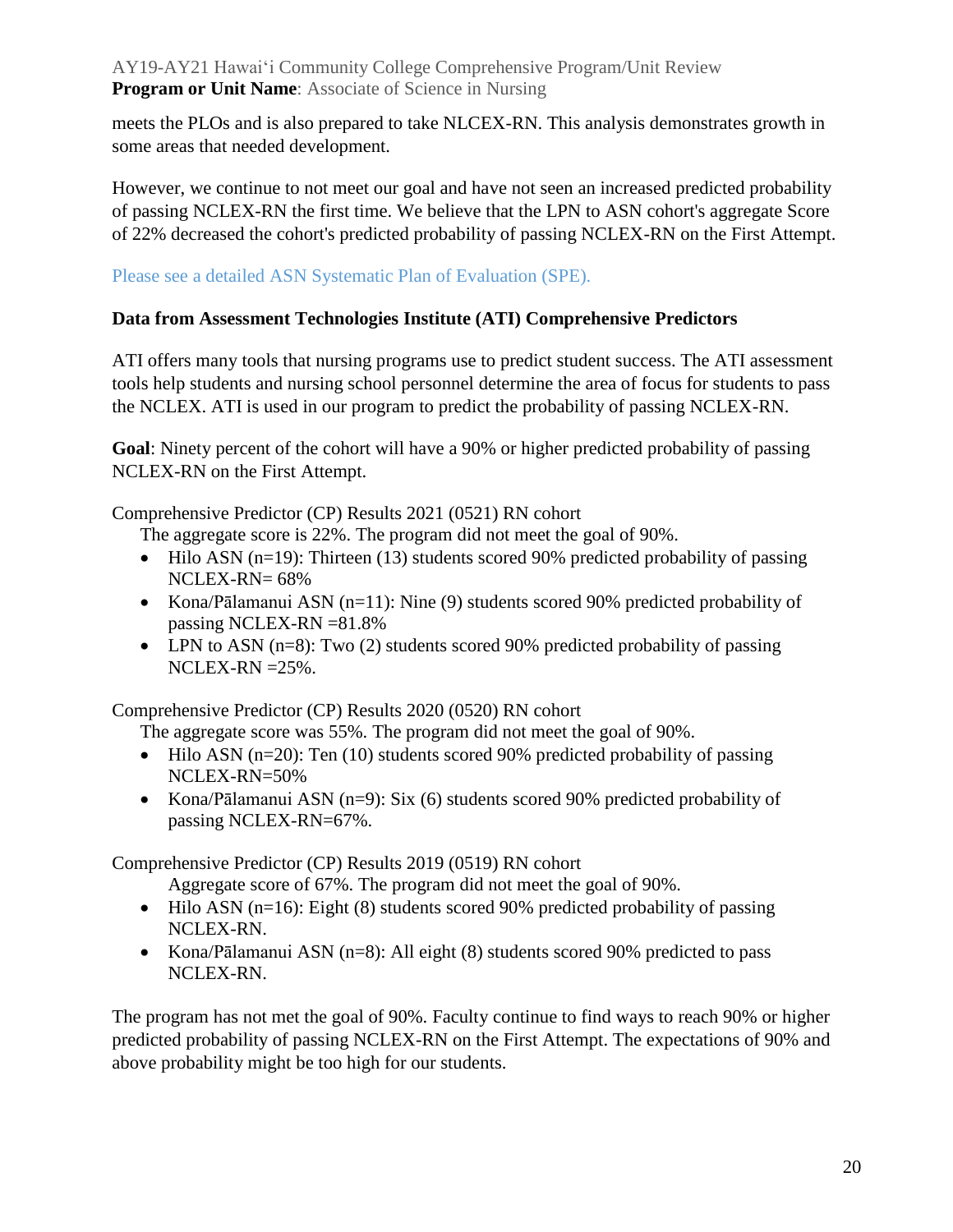*d) Changes that have been made as a result of the assessment results: instructional programs must provide a discussion of changes made as a result of the analysis of assessment results, e.g., to curriculum, instruction, development of student learning opportunities, faculty professional development activities, assessment strategies, etc.; non-instructional units must provide a discussion of changes made as a result of the analysis of assessment results, e.g., to services, operations, personnel training, assessment strategies, etc.*

#### **Changes from Systematic Evaluations and Curriculum Reviews**

The new ASN curriculum began in Fall 2019. The content in the nursing courses is scaffolded, from simple to complex, where we assessed PLOs with artifacts from the end-of-program courses. The program graduated its first graduating cohort in May 2021 from the new ASN Curriculum. The cohort consisted of students from the generic ASN and our advanced placement LPN-to-ASN program. The revisions to the AS-NURS curriculum and course sequencing increased NCSBN NCLEX-RN first-time pass rates, job placement rates, and completion rates in 2020.

The LPN to RN transition started in the Summer of 2020 with nine (9) students. Eight (8) of the students continued into the ASN Hilo program. For the group, NCLEX-RN probability of passing for the first time was 25%.

In the summer of 2021, we received eight (8) applicants. Two (2) of the applicants applied for the Hilo ASN program, and only four (4) were qualified and admitted in the LPN to RN program. Only three (3) of the four (4) students continued to the ASN program.

Due to the students' many challenges, such as the COVID -19 pandemic and other obligations, we did not make the ATI NCLEX-RN review mandatory as we had planned. Only two (2) students out of thirty-eight (38) did not attend any of three (3) days of review sessions.

#### **Changes in PLOs Reviews/Assessments**

We continue to conduct an annual SPE using the same evaluation methods in our 2020 program yearly review report. We use the new PLOs to assess data collected from the yearly SPE and ATI standardized examination results. In 2022, the program will have sufficient data to evaluate the effectiveness of the new PLOs.

#### **Changes Made for Kona/Pālamanui Nursing Students**

The goal in the 2018 comprehensive review of providing an adequate facility for our Kona nursing students and for them to be at Pālamanui campus for classes and labs/simulation is partially met. Currently, Kona ASN students are attending their didactic courses at Pālamanui.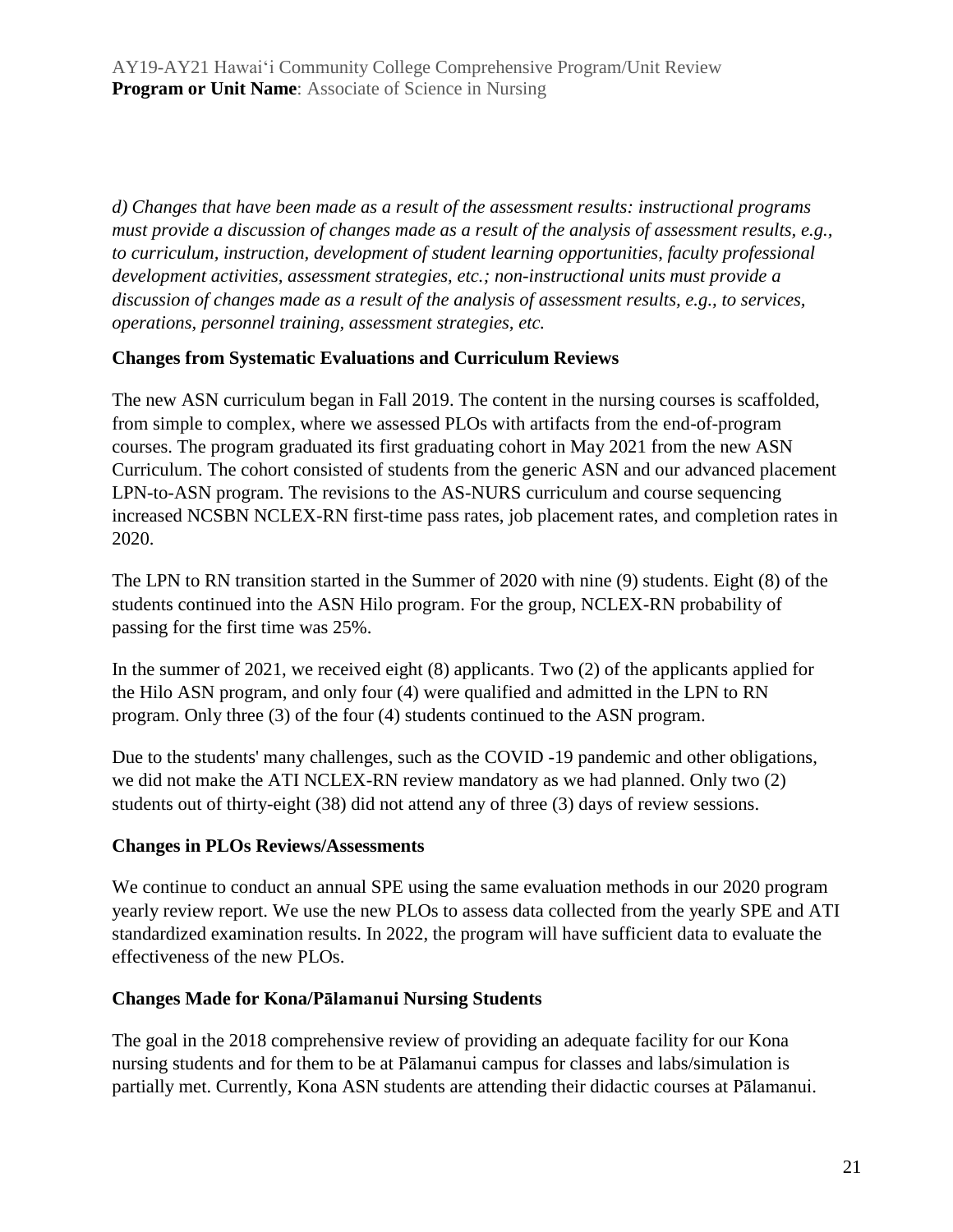The rooms in Pālamanui are smaller and cannot provide enough space for our nursing laboratory equipment, such as hospitals beds. Therefore, we still maintain a portable building in Kealakekua near Kona Community Hospital.

It is hard to conclude that we met this goal and that the nursing students have been provided a college campus environment at this time. Due to COVID-19 restrictions, most students attended their classes through Zoom modality, and our nursing students have not engaged with other students from other programs on Pālamanui's campus. They do have easy access to student services, counseling, and the library.

#### **Development of Student Learning Opportunities**

The program purchased new laptops and secured a new Simulation (Apollo) Mannequin for Kona and Hilo campuses. The laptops provided students with current tools in writing, researching, and creating their teaching brochures, projects, nursing care plans, and presentations. The Sim mannequin also provides up-to-date tools and applications in helping students assess and recognize patients' health symptoms.

Nursing is about caring for the well-being of our community. To engage our students and make them aware of the needs of our community, the students and faculty volunteered their time in the COVID-19 testing and vaccinations. The Hilo nursing students participated in the disaster drill for Hilo Medical Center. As a part of their education in caring for our community's needs, students also volunteered their time in helping the food bank to pack and distribute food for community members.

## **4. Action Plan**

*Based on findings in Parts 1-3, develop an action plan for your program or unit from now until your next Comprehensive Review (three-year plan).* 

*Be sure to focus on areas to improve as identified in ARPD data or unit-developed measures, student learning or unit/service outcomes assessment results, and results of survey and other data used to assess your program or unit.* 

*This action plan must include an analysis of progress in achieving previous planned improvements including the results of the prior Comprehensive Review's action plan(s). Discuss how the goals identified in that prior action plan were met and the impact on the program or unit; or, if not met, discuss why and the impact on the program or unit, and whether those goals are being carried over to the current action plan.* 

*This action plan should be detailed enough to guide your program/unit through to the next program/unit Comprehensive Review cycle. Include specific recommendations for improvement(s) or planned program or unit action(s). The plan must include details of measurable outcomes, benchmarks, and timelines.*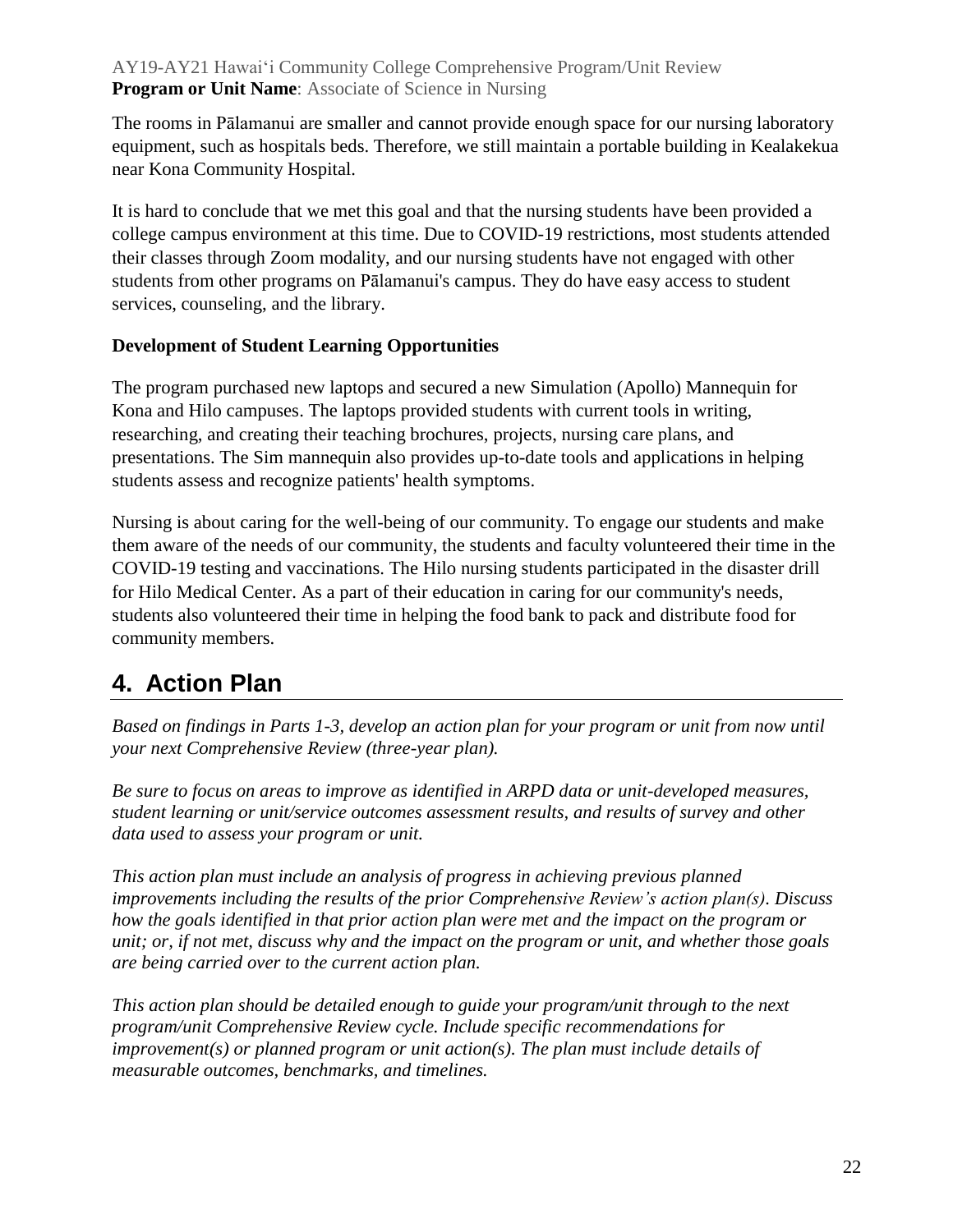*\* CTE programs must include specific action plans for any Perkins Core Indicator for which the program did not meet the performance level.*

*Specify how the action plan aligns with the College's Mission and Strategic Plan. Include a discussion of how implementing this action plan will contribute to the College achieving the goals of the Strategic Plan.* 

*[https://Hawaiʻi.Hawaiʻi.edu/sites/default/files/assets/docs/strategic-plan/hawcc-strategic](https://hawaii.hawaii.edu/sites/default/files/assets/docs/strategic-plan/hawcc-strategic-directions-2015-2021.pdf)[directions-2015-2021.pdf](https://hawaii.hawaii.edu/sites/default/files/assets/docs/strategic-plan/hawcc-strategic-directions-2015-2021.pdf)*

*Be sure to list resources that will be required, if any, in section 5 below.*

*\*The action plan may be amended based on new initiatives, updated data, or unforeseen external factors between now and the next Comprehensive Review.*

#### **Action Plan**

Based on findings in arts 1-3, we developed an action plan for our program from now until the next Comprehensive Program Review (three-year plan). We also included the Hawaiʻi Strategic Plans and Hawaiʻi mission. Our plans include:

#### **Maintain our program's health and integrity**.

We will need at least three (3) FT faculty positions filled, two full-time faculty, and an NLRC position.

The ACEN does not consider the nurse administrator a faculty member, regardless of the teaching responsibilities or classification by the governing organization [\(ACEN\)](https://www.acenursing.org/acen-accreditation-manual-glossary/#N). The program has only four (4) full-time faculty, excluding the nurse administrator compared to ten (10) faculty in previous years. Having more than four (4) full-time faculty to serve the students will decrease the ratio for faculty and students.

Alignment to Hawaiʻi CC's mission. The plan aligns with our Hawaiʻi CC mission: "*To promote lifelong learning, Hawaiʻi Community College will emphasize the knowledge and experience necessary for Kauhale members to pursue academic achievement and workforce readiness*." It will provide more support and attention to helping our students succeed in their courses to achieve their goal to be a nurse and ready to join the healthcare nursing workforce.

#### **Open a position, recruit, and hire a Nursing Laboratory Resource Coordinator.**

We need to open an NLRC position, recruit, and hire immediately to comply with our accreditors' recommendations for students' nursing educational needs and support, to maintain laboratory equipment, and to keep students and faculty in compliance with our partners' health clearance requirements and policies.

The plan will fulfill our nursing mission: "*We strive to deliver quality nursing education while creating an empowered learning community that inspires lifelong professional growth*."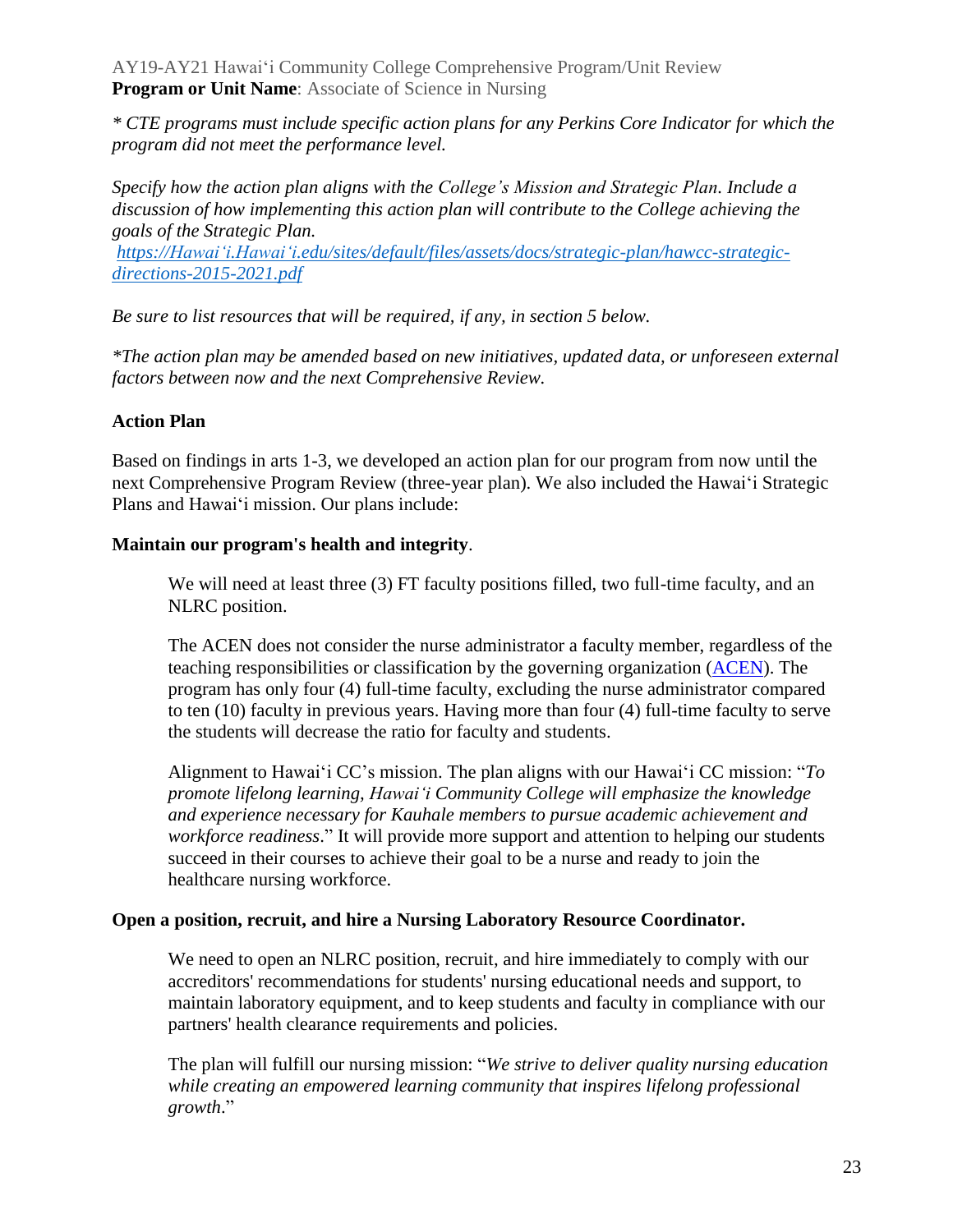This action aligns with the College's Strategic Plan HPMS *"Action Strategy 2: Increase opportunity and success for students and overall cost-effectiveness by leveraging academic resources and capabilities across the system* under tactics *Nurture instructional innovations and institutionalize high impact educational practices."* Having an NLRC will contribute to the College achieving the goals of the Strategic Plan and provide high quality educational practices and innovation.

#### **Assess new PLOs that were implemented recently using the ATI standardized assessments and iinstitute full faculty review of the new PLOs**

Assess the impact of the new curriculum by comparing students' attrition and NCLEX-RN first-time pass rates from this year to the following annual program review. The action plan aligns with the College's mission and *"Strategic Plan HGI Action Strategy 3: Anticipate and align curricula with the community and workforce needs. By engaging (tactics) systematically with community-based groups to inform program offerings and curricula."* We work closely with our Nursing Advisory Council members and healthcare employers and seek comments to improve and align our curricula with their needs.

This action will also fulfill *"HI2 Action Strategy 3: Continue to support programs that suit Hawaiʻi Island's location and environment and address critical gaps."* Nurses are a vital part of the healthcare system, and there is a shortage throughout the nation. There is a need to produce local nurses to replace nurses that are retiring. The State of Hawaiʻi needs homegrown, locally trained nurses who understand the Hawaiʻi islands' diverse cultures and can provide holistic care to the people of Hawaiʻi.

#### **Assess LPN to ASN pathway**

Assess the LPN and LPN-ASN Pathway curriculum for its cost-effectiveness, importance, and relevance in meeting the demand of nurses in our nation. The action plan aligns with the College's mission and "*Strategic Plan HPMS Action Strategy 5: Diversify resource base beyond state appropriations and tuition to support public higher education in Hawaiʻi."* Implementing this action plan will contribute to Hawaiʻi Community College achieving the goals of the Strategic Plan of proper appropriation of public/state funds and small programs.

#### **Improve application process to the ASN program**

Revise the application process for students. This year the program formed an Academic Progression Committee to improve the application process for our program. The committee ensures that academic standards are maintained in the Nursing and Allied Health Division programs at Hawaiʻi Community College.

#### **Active recruitment of underrepresented population**

Active recruitment of the underrepresented population through media and high school and college fairs. Create handouts/posters that highlight achievements and contributions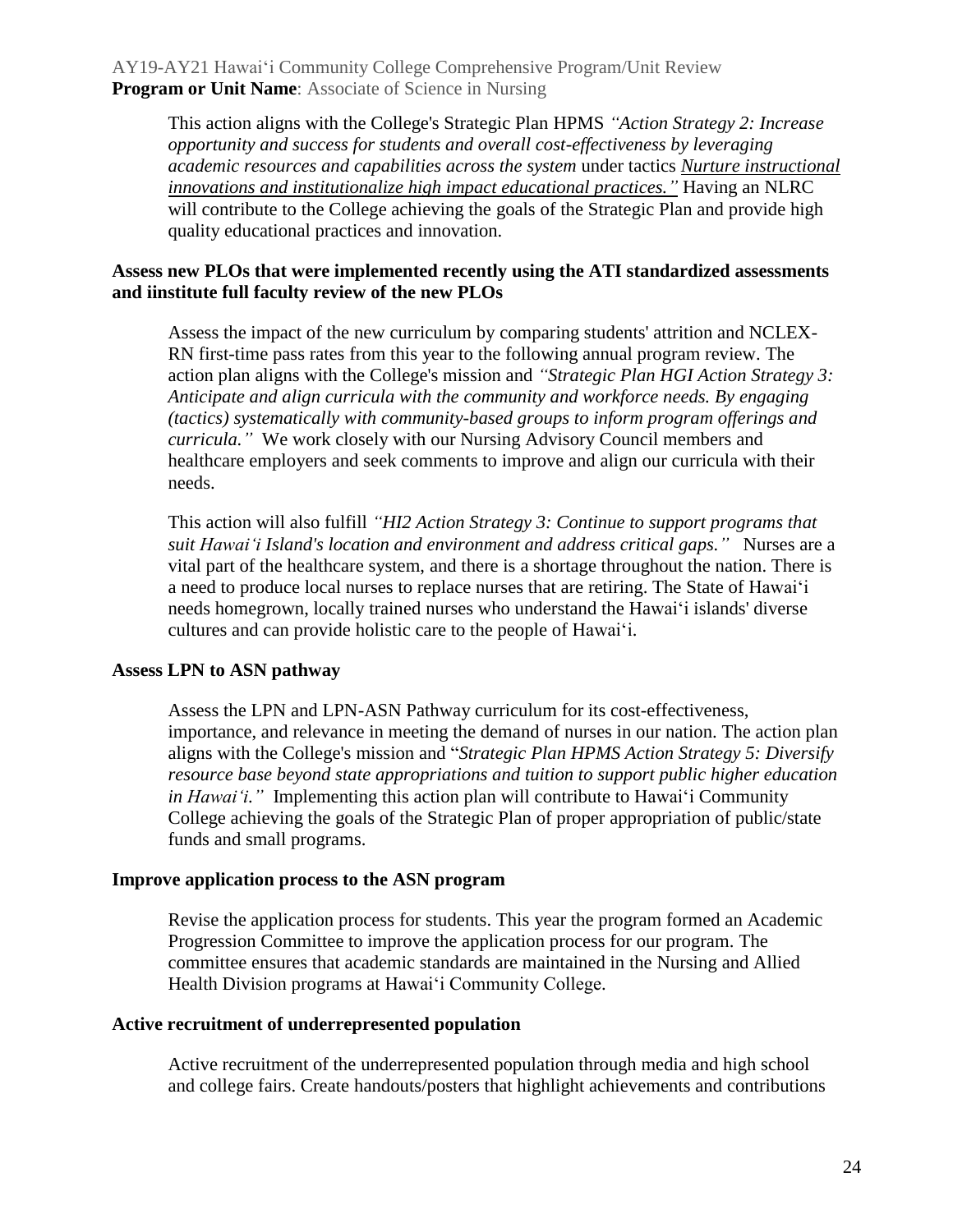of male nurses to the nursing profession. The program will continue its efforts to recruit and retain underrepresented/non-traditional students.

#### **Assess ASN student peer support and networking pilot program**

Assess the effectiveness of the ASN student peer support and networking program. Faculty to collect surveys and anecdotes on whether the activity helped foster collegiality, was a useful resource, and supported first-year nursing students. Other areas to assess are improvement in study habits, increase in students' confidence, and fostering leadership.

\*The action plan may be amended based on new initiatives, updated data, or unforeseen external factors between now and the next Comprehensive Review.

## **5. Resource Implications - \* ONE-TIME BUDGET REQUESTS ONLY \***

Detail any ONE-TIME resource requests that are not included in your regular program or unit operating B budget, including reallocation of existing resources (physical, human, financial). \*Note that CTE programs seeking future funding via UHCC System Perkins proposals must reference their ARPD Section 4. Action Plan and this ARPD Section 5. Resource Implications to be eligible for funding.

☐ **I am NOT requesting additional ONE-TIME resources for my program/unit.**

**√ I AM requesting additional ONE-TIME resource(s) for my program/unit. Total number of items being requested: \_\_\_\_\_2\_\_\_\_\_\_ (4 items max.)**

\*For each item requested, make sure you have gathered the following required information and all relevant documentation before you upload this Review; you will submit all information and attachments for your **Resource Request** as part of your Review document submission via the Hawaiʻi CC - [Program & Unit Review Submission portal](https://hawaii.kualibuild.com/app/builder/#/app/60ef56c477b0f470999bb6e5/run)

[https://Hawaiʻi.kualibuild.com/app/builder/#/app/60ef56c477b0f470999bb6e5/run](https://hawaii.kualibuild.com/app/builder/#/app/60ef56c477b0f470999bb6e5/run)

- $\checkmark$  Item Description
- $\checkmark$  Justification
- $\checkmark$  Priority Criteria (must meet at least one of the following):
	- 1. Ensure compliance with mandates and requirements such as laws and regulations, executive orders, board mandates, agreements and contracts and accreditation requirements.
	- 2. Address and/or mitigate issues of liability, including ensuring the health, safety, and security of our Kauhale.
	- 3. Expand our commitment to serving all segments of our Hawaiʻi Island community through Pālamanui and satellite centers
	- 4. Address aging infrastructure.